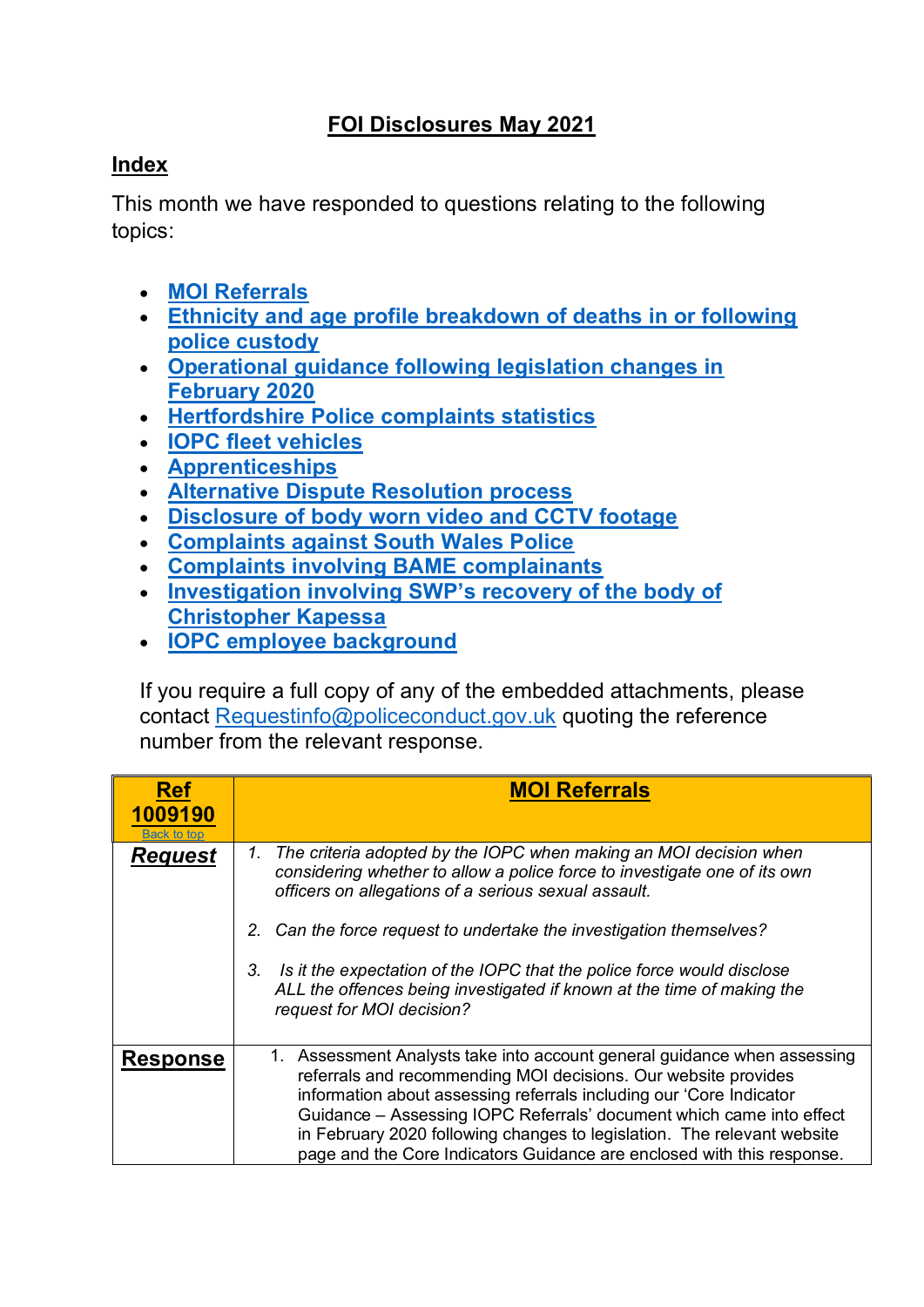<span id="page-1-0"></span>

|                        | Further information regarding referrals can be found at Chapter 9 of the<br>Statutory Guidance which is also enclosed.<br>It is important to note that assessment of referrals is not a precise science<br>and involves a number of factors. Each case needs to be considered on its<br>own merits and there is not a set formula or set of circumstances that<br>would guarantee that a matter would warrant independent investigation. A<br>mode of investigation decision is made taking into account all relevant<br>factors and information and is based on knowledge and judgment of the<br>case and the environment at the time. Our guidance and information<br>covers general principles and considerations to be taken into account but<br>is not tailored to the very specific situation that you describe.<br>If a matter meets the mandatory criteria and is referred to the IOPC,<br>then the mode of investigation decision lies with us.<br>2. We are not influenced by the police force making the referral and we<br>make our decisions independently based on the information<br>contained in the referral form and any underlying supporting<br>material.<br>If a matter does not meet the mandatory referral criteria then the<br>Professional Standards Department (PSD) of a police force can<br>decide to investigate a matter as they see fit and without any<br>intervention by the IOPC. Likewise if our MOI decision is to return a<br>matter to the force for them to conduct their own local investigation, it<br>is the PSD that will decide how the matter is to be investigated. |
|------------------------|-------------------------------------------------------------------------------------------------------------------------------------------------------------------------------------------------------------------------------------------------------------------------------------------------------------------------------------------------------------------------------------------------------------------------------------------------------------------------------------------------------------------------------------------------------------------------------------------------------------------------------------------------------------------------------------------------------------------------------------------------------------------------------------------------------------------------------------------------------------------------------------------------------------------------------------------------------------------------------------------------------------------------------------------------------------------------------------------------------------------------------------------------------------------------------------------------------------------------------------------------------------------------------------------------------------------------------------------------------------------------------------------------------------------------------------------------------------------------------------------------------------------------------------------------------------------------------------------------------------------|
|                        | 3. Forces are only required to refer conduct matters that meet the mandatory<br>referral criteria.                                                                                                                                                                                                                                                                                                                                                                                                                                                                                                                                                                                                                                                                                                                                                                                                                                                                                                                                                                                                                                                                                                                                                                                                                                                                                                                                                                                                                                                                                                                |
| <b>Ref</b>             | <b>Ethnicity and age profile breakdown of deaths in or</b>                                                                                                                                                                                                                                                                                                                                                                                                                                                                                                                                                                                                                                                                                                                                                                                                                                                                                                                                                                                                                                                                                                                                                                                                                                                                                                                                                                                                                                                                                                                                                        |
| 1009142<br>Back to top | following police custody                                                                                                                                                                                                                                                                                                                                                                                                                                                                                                                                                                                                                                                                                                                                                                                                                                                                                                                                                                                                                                                                                                                                                                                                                                                                                                                                                                                                                                                                                                                                                                                          |
| <u>Request</u>         | 1. Can you provide a breakdown of data on deaths in custody cases you<br>have investigated by ethnicity and whether the case involved someone in<br>a mental health crisis. Within each ethnic category, I would like to know<br>how many individuals are understood to have needed mental health<br>support. I would like this data to be provided for every financial year<br>starting from 2010/11. Can data for 2020/21 be provided up to date. I                                                                                                                                                                                                                                                                                                                                                                                                                                                                                                                                                                                                                                                                                                                                                                                                                                                                                                                                                                                                                                                                                                                                                             |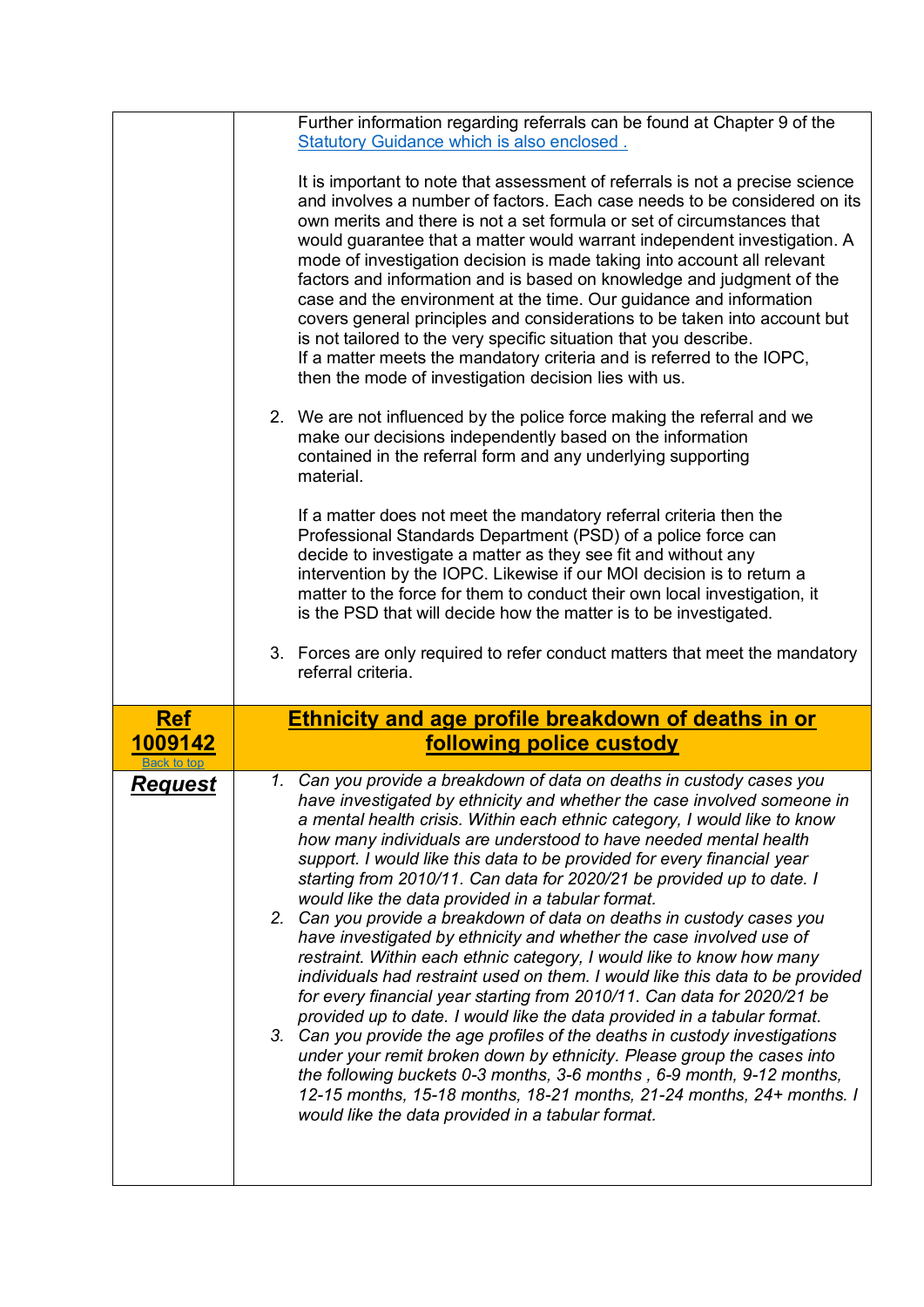| <b>Response</b> | Questions 1 and 2                                                                                                                                                                                                                                                                                                                                                                                                                                                                                                                                                                                                                                                                                                                                                                                                                                                                                |
|-----------------|--------------------------------------------------------------------------------------------------------------------------------------------------------------------------------------------------------------------------------------------------------------------------------------------------------------------------------------------------------------------------------------------------------------------------------------------------------------------------------------------------------------------------------------------------------------------------------------------------------------------------------------------------------------------------------------------------------------------------------------------------------------------------------------------------------------------------------------------------------------------------------------------------|
|                 | The Independent Office for Police Conduct (IOPC) (and previously the<br>Independent Police Complaints Commission) is responsible for producing<br>annual national statistics on deaths during or following police contact in<br>England and Wales. The statistics include deaths that have occurred across a<br>number of circumstances that are grouped into five categories. We have used<br>the category of 'deaths in or following police custody' for your request.                                                                                                                                                                                                                                                                                                                                                                                                                         |
|                 | The timeframe we have considered under your request is deaths occurring<br>between 1 April 2010 and 31 March 2020. We have been unable to look at<br>any more recent deaths as the reporting of deaths within this category would<br>be included in our 2020/21 annual death report. These cases are still in the<br>process of being verified and checked.                                                                                                                                                                                                                                                                                                                                                                                                                                                                                                                                      |
|                 | We have reported the ethnicity of individuals in line with the five ethnicity<br>groups of White, Asian, Black, Mixed and Other. The ethnicity of 'Gypsy or<br>Irish Traveller' is one of the categories reported within the broader White<br>ethnic group, and as such we have not reported on this ethnicity separately.<br>However, for clarity, none of those individuals recorded as 'White' have been<br>identified as being 'White - Gypsy or Irish Traveller'.                                                                                                                                                                                                                                                                                                                                                                                                                           |
|                 | Following changes to ethnicity classification by the Office for National<br>Statistics, since 2015/16 the Asian ethnic group now includes Chinese. This<br>was previously recorded under the 'Other' ethnic group. Data recorded for<br>previous years, maintains the old classification where Chinese is included in<br>the 'Other' ethnic group.                                                                                                                                                                                                                                                                                                                                                                                                                                                                                                                                               |
|                 | Please note that as per your request, only those cases subject to a completed<br>independent investigation have been included in Tables 1 and 2. The data is<br>therefore a count of the number of completed independent investigations into<br>deaths falling within the deaths during or following police custody category, as<br>opposed to a count of the number of fatalities within this category. Some<br>deaths have been subject to more than one investigation; these are<br>highlighted within the tables. Active investigations are not included within this<br>data. The data within these tables is based on data recorded in our systems<br>as at 31 March 2021.                                                                                                                                                                                                                  |
|                 | For data relating to <b>point 1</b> of your request, please see Table 1 in the<br>accompanying Excel spreadsheet. Table 1 provides a breakdown of<br>completed independent investigations into deaths during or following police<br>custody by ethnicity and mental health, for the financial years 2010/11 to<br>2019/20.                                                                                                                                                                                                                                                                                                                                                                                                                                                                                                                                                                       |
|                 | During the process of compiling the annual statistics, we record information on<br>whether mental health was identified as relevant to the individual who died.<br>The mental health marker is selected on a case if the individual has been<br>detained under the Mental Health Act, is a patient at a psychiatric hospital, or<br>if the individual is reported as having current or historical mental health<br>concerns. If the person is known to have previously attempted suicide or is<br>reported to be suffering from depression, the mental health factor would also<br>be selected. Information on mental health may be drawn from; information<br>received from the police force at the point of referral; self-reported information<br>by the deceased; or evidence provided by the medical staff or close<br>associates of the deceased. We have used the mental health marker to |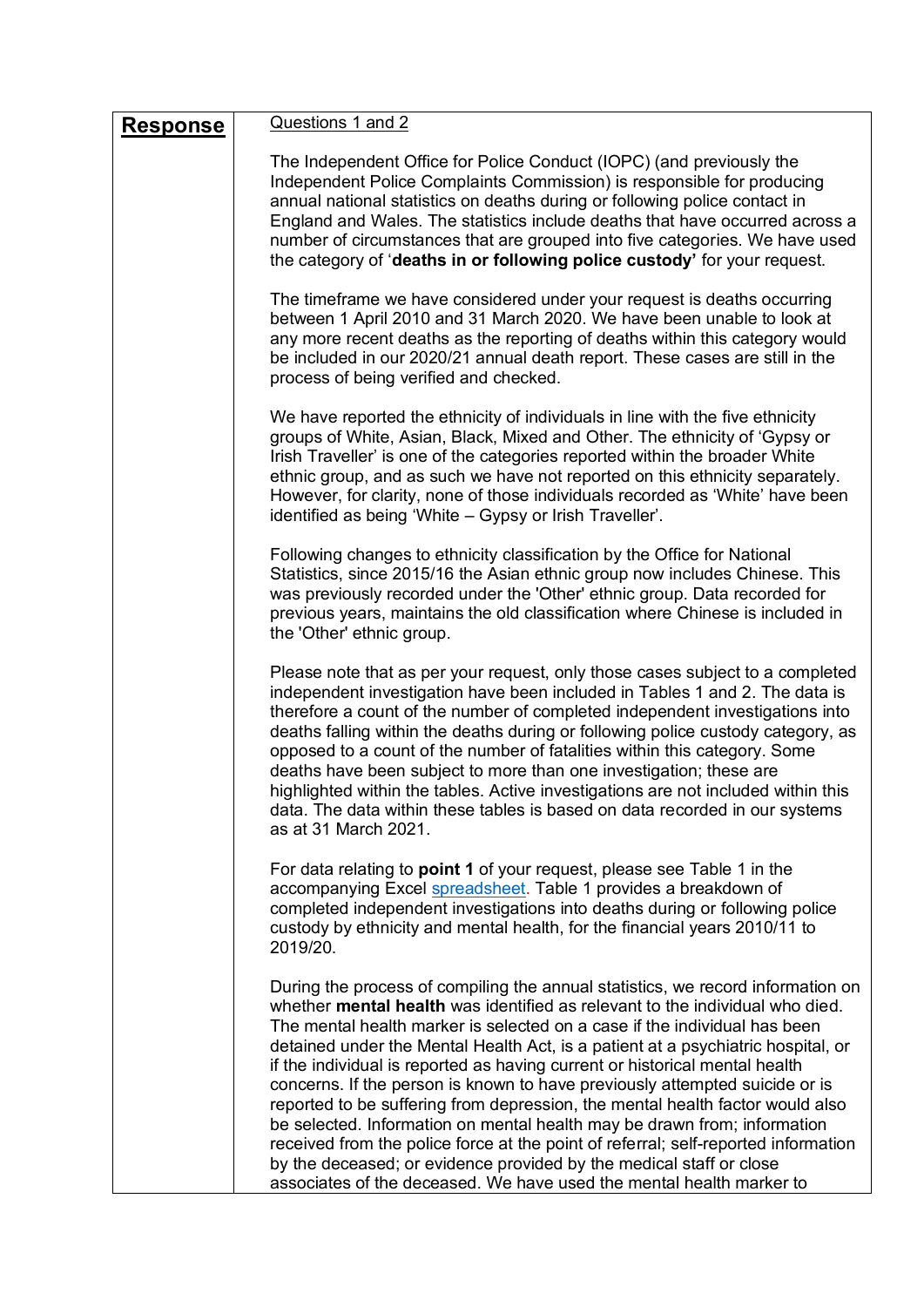| compile the data for point 1 of your request.                                                                                                                                                                                                                                                                                                                                                                                                                                                                                                                                                                                                             |
|-----------------------------------------------------------------------------------------------------------------------------------------------------------------------------------------------------------------------------------------------------------------------------------------------------------------------------------------------------------------------------------------------------------------------------------------------------------------------------------------------------------------------------------------------------------------------------------------------------------------------------------------------------------|
| Selection of the mental health marker does not necessarily mean that the<br>individual was in a mental health crisis during their contact with the police, or<br>that they were receiving or had received formal support for a mental health<br>concern.                                                                                                                                                                                                                                                                                                                                                                                                  |
| For data relating to <b>point 2</b> of your request, please see Table 2 in the<br>accompanying Excel spreadsheet. Table 2 provides a breakdown of<br>completed independent investigations into deaths during or following police<br>custody by ethnicity and restraint, for the financial years 2010/11 to 2019/20.                                                                                                                                                                                                                                                                                                                                       |
| During the process of compiling the annual statistics, we record information on<br>whether restraint was used during the circumstances of the police contact<br>and the person's death. Restraint includes the manual restraint of the<br>deceased or the use of restraint equipment such as leg restraints; it does not<br>include handcuffs. We have used the data variable on restraint to compile the<br>table for point 2 of your request. We have broken the data down into deaths<br>where no restraint was used, deaths where both physical restraint and<br>restraint equipment were used, and deaths where physical restraint was used<br>only. |
| Please note that in addition to cases involving police officers, we also select<br>'restraint' on a case where non-police officers have also been involved in<br>restraining a person, for example, where security staff and police have either<br>taken over or assisted with the restraint. In both circumstances, by noting that<br>restraint has occurred does not necessarily mean that it contributed to the<br>cause of death.                                                                                                                                                                                                                     |
| Cases where there is information to suggest that only members of the public<br>were involved in the restraint of the individual have been highlighted within the<br>table.                                                                                                                                                                                                                                                                                                                                                                                                                                                                                |
| Question 3                                                                                                                                                                                                                                                                                                                                                                                                                                                                                                                                                                                                                                                |
| Please refer to Table 3 in the attached Excel spreadsheet. Table 3<br>provides the investigation age profiles broken down by ethnicity. The<br>table includes completed investigations only. Our previous FOI<br>response also included active investigations which have since<br>moved on in terms of age profile and will continue to do so until they<br>are completed. Some of the active investigations included in our<br>previous response may have been completed.                                                                                                                                                                                |
| In order to present this data in the most meaningful way, we have re-<br>run the data as recorded on our systems at 31 Mar 2021 and we<br>have removed any investigations which are currently active. This<br>also aligns with the data provided in tables 1 and 2.                                                                                                                                                                                                                                                                                                                                                                                       |
|                                                                                                                                                                                                                                                                                                                                                                                                                                                                                                                                                                                                                                                           |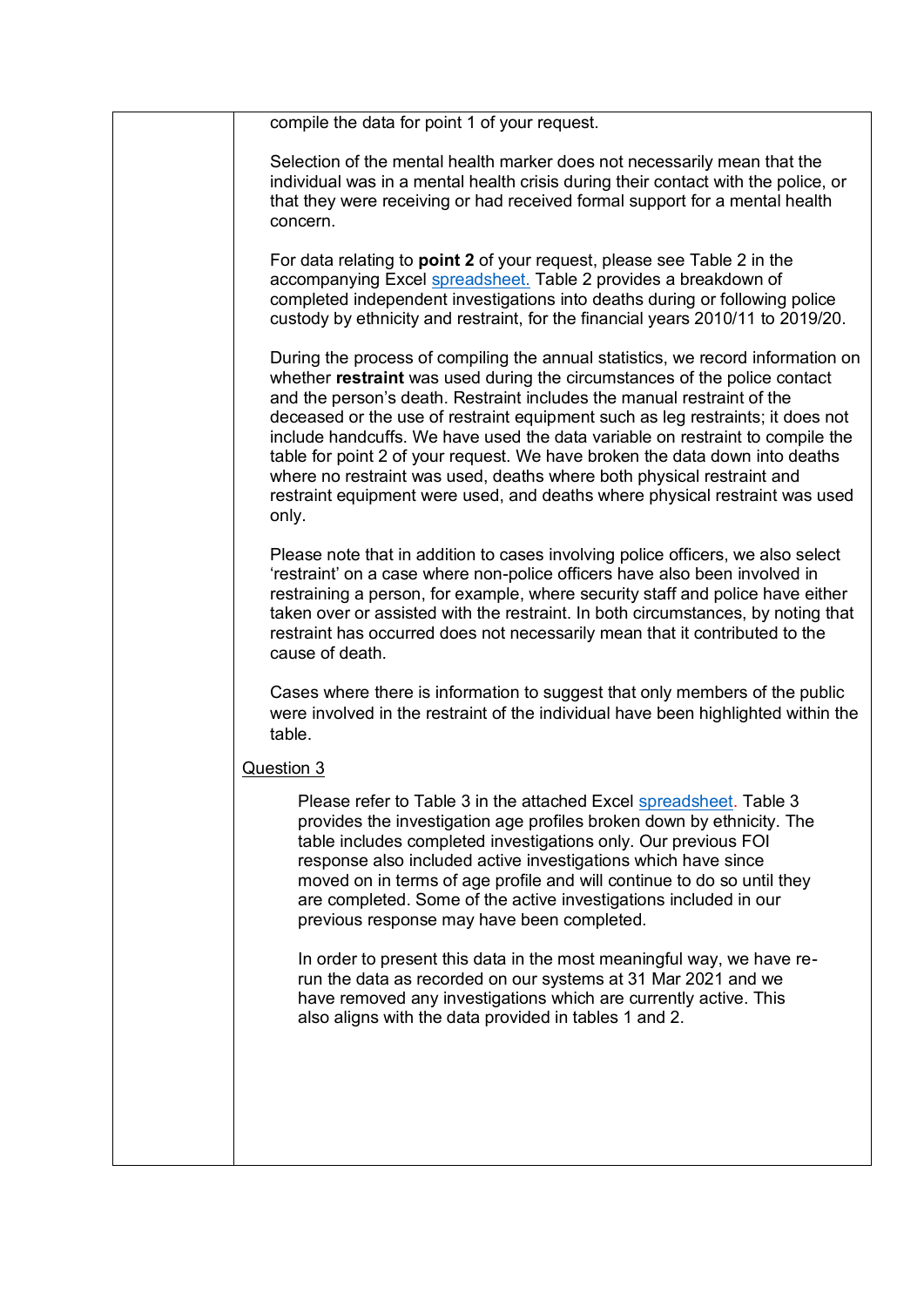<span id="page-4-0"></span>

| <b>Ref</b>      | Operational guidance following legislation changes in                                                                                                                                                                                                                                                                                                                                                                                                                                                                                     |  |  |  |  |  |
|-----------------|-------------------------------------------------------------------------------------------------------------------------------------------------------------------------------------------------------------------------------------------------------------------------------------------------------------------------------------------------------------------------------------------------------------------------------------------------------------------------------------------------------------------------------------------|--|--|--|--|--|
| <u>1009185</u>  | <b>February 2020</b>                                                                                                                                                                                                                                                                                                                                                                                                                                                                                                                      |  |  |  |  |  |
| <b>Request</b>  | We previously made a request for operational guidelines that was fulfilled<br>in June of 2020.                                                                                                                                                                                                                                                                                                                                                                                                                                            |  |  |  |  |  |
|                 | It seems that some new guidance or legislation has come into force since<br>then that renders parts of that obsolete, as it is definitely not being<br>adhered to anymore.                                                                                                                                                                                                                                                                                                                                                                |  |  |  |  |  |
|                 | We are trying to get a handle on what call handlers and assessors have to<br>adhere to when considering appeals and complaints. Please can we<br>make a fresh request for any new operational guidelines that have come<br>into force post June 2020 to April 2021.                                                                                                                                                                                                                                                                       |  |  |  |  |  |
| <b>Response</b> | In our email to you of 17 June 2020, we provided our operational guidance<br>relating to appeals and stated:                                                                                                                                                                                                                                                                                                                                                                                                                              |  |  |  |  |  |
|                 | "Please note that as a result of legislative changes introduced by the<br>Policing and Crime Act 2017 these procedures do not apply to complaints<br>recorded on or after 1 February 2020. Our internal guidance relating to the<br>new procedures is under development but our 2020 Statutory Guidance to<br>police professional standards departments is based on the new rules."                                                                                                                                                       |  |  |  |  |  |
|                 | The right of appeal was replaced by the right of review in respect of complaints<br>recorded on or after 1 February 2020. Our operational guidance relating to<br>reviews is now available and is included with this response. We attach the<br>following documents:                                                                                                                                                                                                                                                                      |  |  |  |  |  |
|                 | Complaints with insufficient information to determine whether an outcome<br>was reasonable and proportionate<br>Remedies following upheld reviews<br><b>Reviews following other handling</b>                                                                                                                                                                                                                                                                                                                                              |  |  |  |  |  |
|                 | Determinations following a review<br><b>Reviews following investigation</b>                                                                                                                                                                                                                                                                                                                                                                                                                                                               |  |  |  |  |  |
|                 | This is all of our guidance relating to reviews.                                                                                                                                                                                                                                                                                                                                                                                                                                                                                          |  |  |  |  |  |
|                 | Amendments have been made to the 'Appeals against an investigation' and<br>'Appeals against failure to notify or non-recording' documents that we sent to you<br>on 17 June 2020. These are set out below.                                                                                                                                                                                                                                                                                                                                |  |  |  |  |  |
|                 | Appeals against an investigation                                                                                                                                                                                                                                                                                                                                                                                                                                                                                                          |  |  |  |  |  |
|                 | Paragraph 4.9 (page 15 of the version of this document disclosed on 17 June<br>2020) now reads as follows:                                                                                                                                                                                                                                                                                                                                                                                                                                |  |  |  |  |  |
|                 | "4.9 What level of investigation should the re-investigation take?<br>Having decided that a re-investigation is appropriate, you should decide<br>what level the re-investigation should take. It may be appropriate to direct<br>the appropriate authority to undertake a further local investigation; in such<br>circumstances the person dealing with the appeal can make this decision.<br>However, if the person dealing with the appeal considers the level of<br>investigation should be supervised, managed, independent or local |  |  |  |  |  |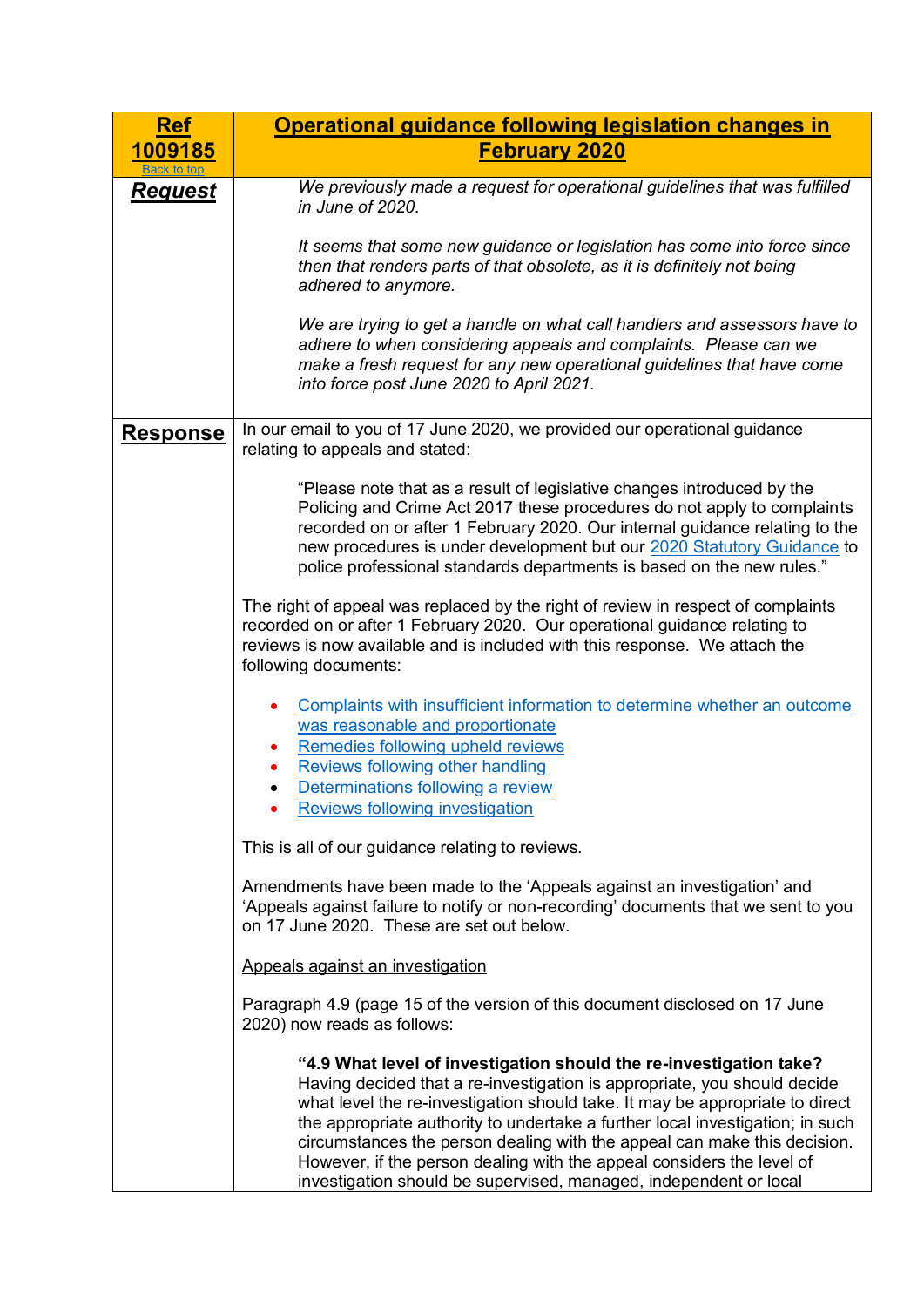| following a supervised investigation, this decision lies with the SAM in the<br>Assessment unit. In such circumstances the referral work flow should be<br>followed.                                                                                                                                                                                                                                                                                                                                                               |
|------------------------------------------------------------------------------------------------------------------------------------------------------------------------------------------------------------------------------------------------------------------------------------------------------------------------------------------------------------------------------------------------------------------------------------------------------------------------------------------------------------------------------------|
| There may be circumstances where an investigation is so poor, that the<br>confidence in the investigator or appropriate authority will be lost by the<br>complainant (and possibly the IOPC). Also a complainant who sees their<br>appeal upheld and sent back for reinvestigation on more than one<br>occasion is likely to lose confidence in the complaints process.                                                                                                                                                            |
| These concerns should be discussed with the Senior Casework Manager.<br>If the Senior Casework Manager agrees with the concerns, the Casework<br>Manager should complete the MOI redetermination minute and send it to<br>the Senior Assessment Manager. The Senior Assessment Manager will<br>review the MOI decision, which may result in the matter being<br>redetermined. There is no requirement in this process to consult with a<br>Casework Operations Manager, but they can be approached if further<br>advice is needed. |
| If the matter is redetermined, as the case owner, the Casework Manager<br>will be responsible for ensuring that the redetermination minute is<br>completed and saved in the 'Documents' section on Perito, and informing<br>the appropriate authority, and any complainants or interested persons, of<br>the decision. The Casework Manager will also be responsible for<br>completing the required steps on Perito."                                                                                                              |
| Appeals against failure to notify or non-recording                                                                                                                                                                                                                                                                                                                                                                                                                                                                                 |
| Paragraph 5.1 (page 7 of the version of this document disclosed on 17 June<br>2020) has been revised and the new version is as follows:                                                                                                                                                                                                                                                                                                                                                                                            |
| "5.1 National Crime Agency<br>The National Crime Agency (NCA) came within the remit of the IOPC for<br>the handling of complaint and conduct matters against its staff on 7<br>October 2013, having replaced the Serious Organised Crime Agency<br>(SOCA). NCA cases are dealt with under the National Crime Agency<br>(Complaints and Misconduct) Regulations 2013.                                                                                                                                                               |
| As far as possible, these regulations reflect the system in place for dealing<br>with complaints, conduct matters and DSI matters relating to the police.<br>However, there are some differences. For example there is no right of<br>appeal against non-recording where it relates to failure to notify or record<br>by the Permanent Secretary to the Home Office. Please refer to the NCA<br>overview guidance for full details."                                                                                               |
| No other amendments have been made to the guidance we disclosed to you on<br>17 June 2020.                                                                                                                                                                                                                                                                                                                                                                                                                                         |
| We would emphasise that there are very likely to be further revisions to our<br>guidance, especially in relation to reviews as this is a relatively new area of work<br>on which we are developing our practice.                                                                                                                                                                                                                                                                                                                   |
|                                                                                                                                                                                                                                                                                                                                                                                                                                                                                                                                    |
|                                                                                                                                                                                                                                                                                                                                                                                                                                                                                                                                    |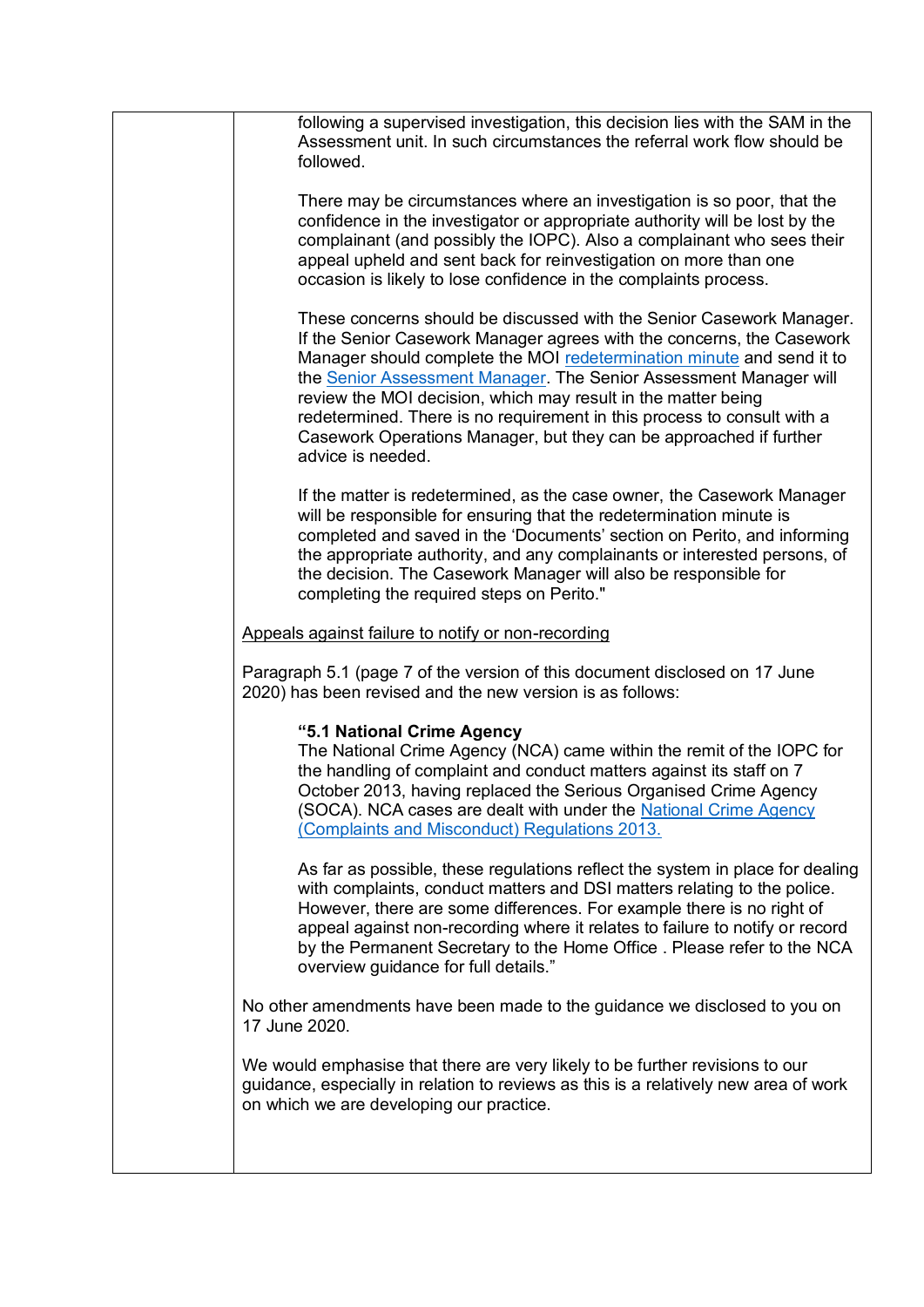<span id="page-6-0"></span>

| <u>Ref</u>                    | <b>Hertfordshire Police complaints statistics</b>                                                                                                                                                                                                                                                                                                                                                                                                                                                                                                                                                                                             |
|-------------------------------|-----------------------------------------------------------------------------------------------------------------------------------------------------------------------------------------------------------------------------------------------------------------------------------------------------------------------------------------------------------------------------------------------------------------------------------------------------------------------------------------------------------------------------------------------------------------------------------------------------------------------------------------------|
| 1009203<br><b>Back to top</b> |                                                                                                                                                                                                                                                                                                                                                                                                                                                                                                                                                                                                                                               |
| <b>Request</b>                | The number of investigations into the actions of Hertfordshire Police<br>officers. I would like this figure broken down by year for the past five years<br>with the reason why they were investigated, conclusions from the<br>investigation and the police force area the investigation happened<br>including the police station closest to the officer investigated.                                                                                                                                                                                                                                                                        |
| <b>Response</b>               | We would emphasise that the IOPC becomes involved in only a small<br>minority of the police complaints and misconduct cases that fall for<br>consideration under the legislation (the Police Reform Act 2002). All<br>complaints are recorded by the police in the first instance and only the<br>most serious are investigated by the IOPC.                                                                                                                                                                                                                                                                                                  |
|                               | The IOPC collects police complaints data from police forces and publishes<br>an annual report 'Police Complaints: Statistics for England and Wales'. The<br>data we hold in relation to your request is accessible on this page of our<br>web site. This includes links to our current and previous annual statistical<br>reports and force performance data.                                                                                                                                                                                                                                                                                 |
|                               | The information we publish includes the total number of complaints<br>recorded by each police force and a breakdown of how these complaints<br>have been handled, including data as to the nature of allegations recorded<br>by police and how they are concluded.                                                                                                                                                                                                                                                                                                                                                                            |
|                               | Our most recent report relates to the year 2019/20. Tables 2, 3 and 4 on<br>pages 4 to 7 confirm the number of complaint cases and allegations<br>recorded for each police force. Table 7 on page 10 confirms the means by<br>which allegations were finalised separated by police force. As confirmed in<br>our report, allegations may be finalised by investigation, withdrawal,<br>disapplication or discontinuance. Table 9a 'Result of allegations finalised<br>by investigation not subject to special requirements in 2019/20' contains<br>data as to the allegations upheld or not upheld broken down by individual<br>police force. |
|                               | We would refer you to 'Annex A: glossary of Terms' beginning on page 28<br>for an explanation of the terms used in our statistical reports.                                                                                                                                                                                                                                                                                                                                                                                                                                                                                                   |
|                               | Similar data is available for previous years using the links on the 'Police'<br>complaints statistics' page on our web site. The data for the year to 31<br>March 2021 is not yet available and will be published later this year.                                                                                                                                                                                                                                                                                                                                                                                                            |
|                               | As the information we hold in relation to your request is accessible to you<br>from our web site we are not obliged to release it to you under the<br>Freedom of Information Act.                                                                                                                                                                                                                                                                                                                                                                                                                                                             |
|                               | The complaint statistics we collect from the police service do not include<br>the information you require as to "the reason why [officers] were                                                                                                                                                                                                                                                                                                                                                                                                                                                                                               |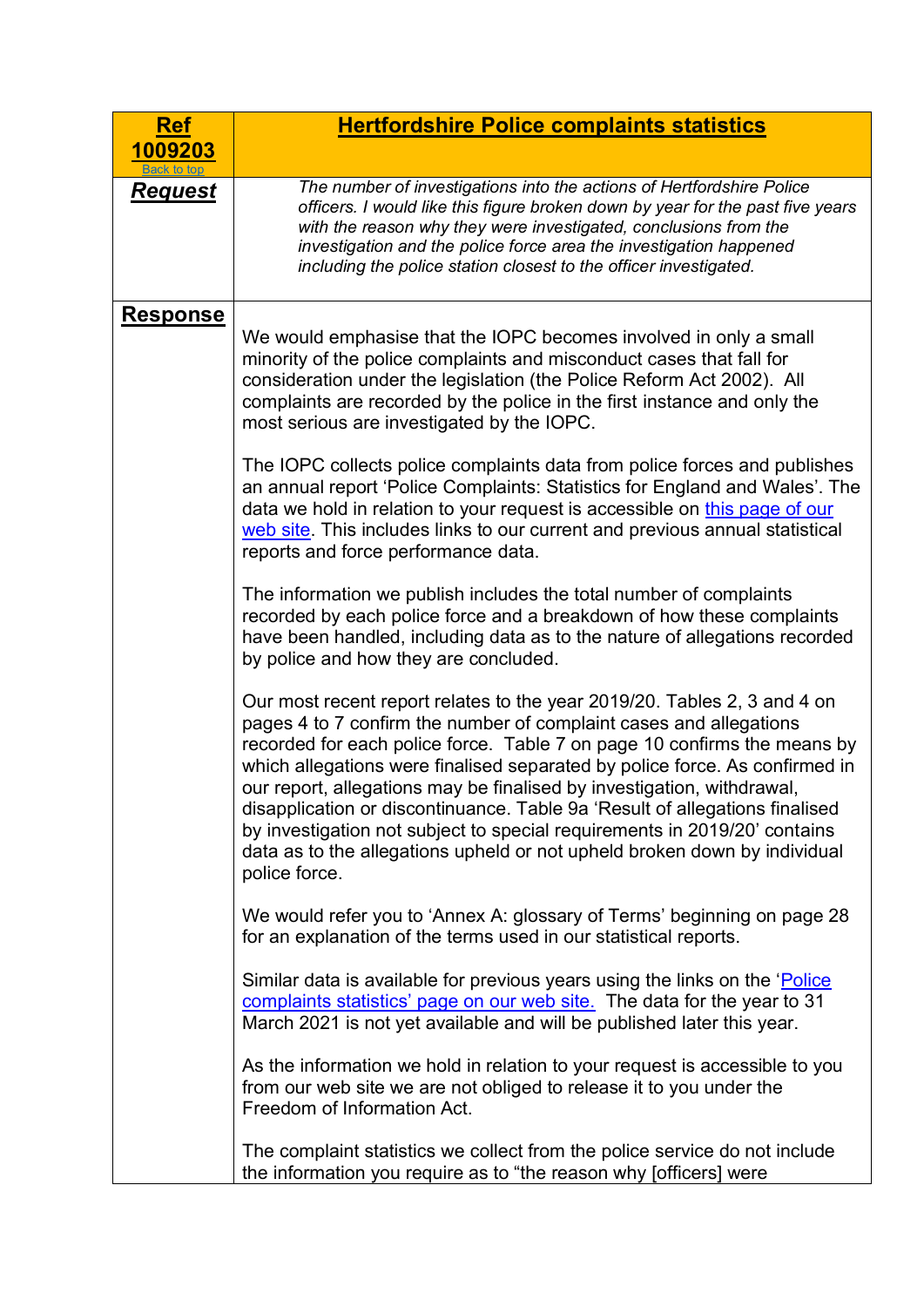<span id="page-7-0"></span>

|                                      | investigated, conclusions from the investigation and the police force area<br>the investigation happened including the police station". Therefore, this<br>information is not held by the IOPC and would have to be requested<br>directly from Hertfordshire Police.<br>While it would be for Hertfordshire Police to consider their FOIA obligations<br>under your request, we would suggest that the scope of your request would<br>be very likely to exceed the cost limit under section 12, meaning that they<br>may not be obliged to comply. You may therefore wish to consider revising<br>your request to capture a much smaller number of police complaint cases<br>before contacting Hertfordshire Police.<br>Further information about the police complaints system and the respective |  |  |  |  |  |
|--------------------------------------|---------------------------------------------------------------------------------------------------------------------------------------------------------------------------------------------------------------------------------------------------------------------------------------------------------------------------------------------------------------------------------------------------------------------------------------------------------------------------------------------------------------------------------------------------------------------------------------------------------------------------------------------------------------------------------------------------------------------------------------------------------------------------------------------------|--|--|--|--|--|
|                                      | functions of the IOPC and police is available on our web site. Information<br>about IOPC investigations, which account for only a very small proportion<br>of the complaint investigations carried out each year, is available via our<br>Investigations web page.                                                                                                                                                                                                                                                                                                                                                                                                                                                                                                                                |  |  |  |  |  |
| <b>Ref</b><br>1009227<br>Back to tor | <b>IOPC fleet vehicles</b>                                                                                                                                                                                                                                                                                                                                                                                                                                                                                                                                                                                                                                                                                                                                                                        |  |  |  |  |  |
| <u>Request</u>                       | A list of the vehicles operated by your organisation, including:                                                                                                                                                                                                                                                                                                                                                                                                                                                                                                                                                                                                                                                                                                                                  |  |  |  |  |  |
|                                      | make and model (inc. year) OR if not available, the vehicle type (i.e.<br>van, car etc.)<br>engine and fuel type<br>emissions class (i.e. whether it is ultra-low emissions) and the<br>emissions in g/km of CO2, if possible<br>purchase date<br>the agency/unit/NDPB which operates the vehicle                                                                                                                                                                                                                                                                                                                                                                                                                                                                                                 |  |  |  |  |  |
| <b>Response</b>                      |                                                                                                                                                                                                                                                                                                                                                                                                                                                                                                                                                                                                                                                                                                                                                                                                   |  |  |  |  |  |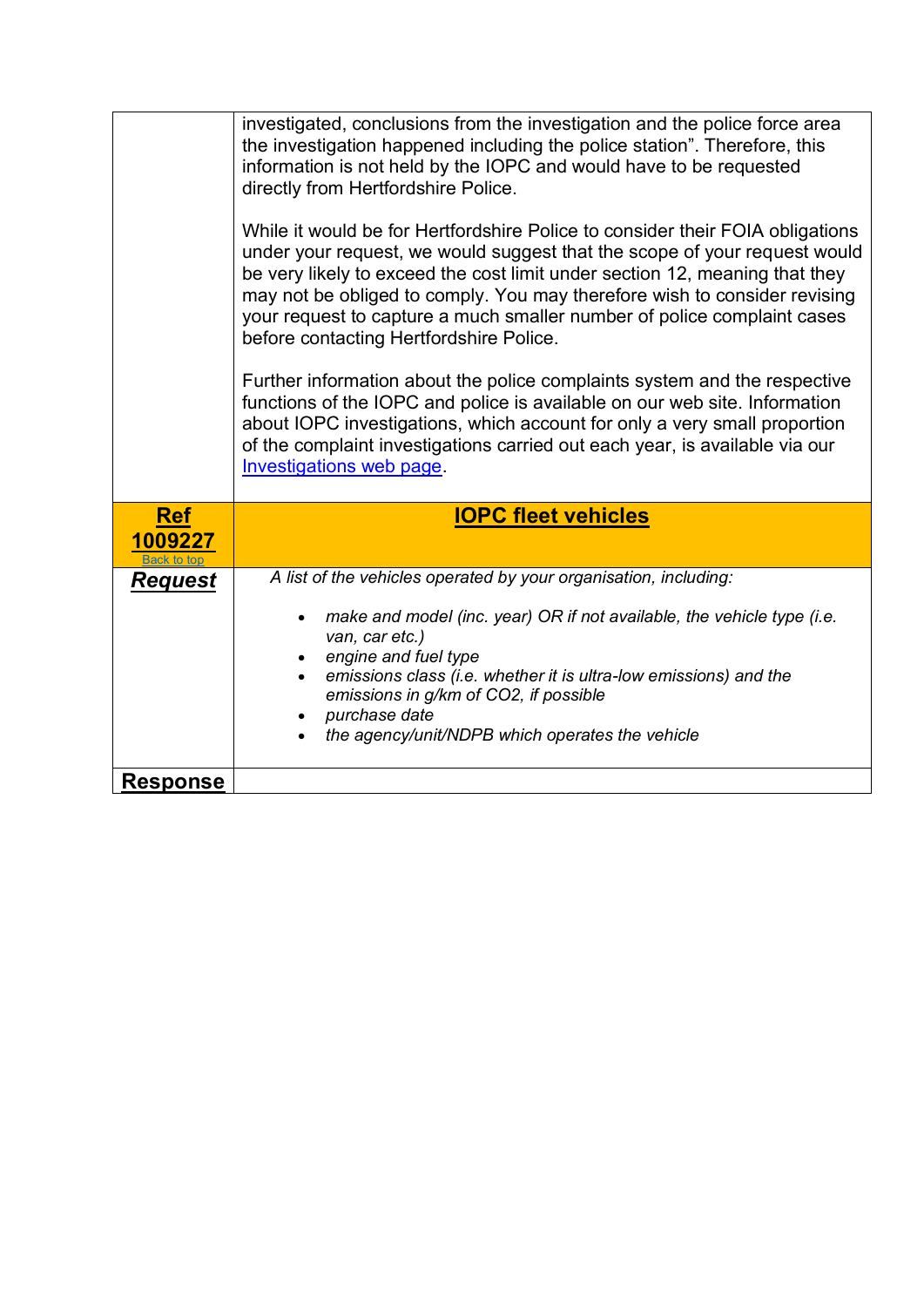| Year $\sim$ | Make $\blacktriangledown$ | Model                                     | v<br>Engin $\tau$ | Fuel                           | $\sqrt{CO2}$ | <del>▼</del> Purchase Dat <del>▼</del> Operatol ▼ i |             |
|-------------|---------------------------|-------------------------------------------|-------------------|--------------------------------|--------------|-----------------------------------------------------|-------------|
| 2021        | Hyundai                   | lonic 141 PS                              | 1.4 Gdi           | <b>Hybrid Premium</b>          | 102 g/km     | 25/02/2021                                          | <b>IOPC</b> |
| 2021        | Hyundai                   | lonic 141 PS                              | 1.4 Gdi           | <b>Hybrid Premium</b>          | 102 q/km     | 25/02/2021                                          | <b>IOPC</b> |
| 2021        | Toyota                    | Corolla Icon Tech<br><b>Touring Sport</b> | 1.8 VVT-i         | Hybrid/<br>Petrol              | 103g/km      | 22/02/2021                                          | <b>IOPC</b> |
| 2021        | Toyota                    | Corolla Icon Tech<br><b>Touring Sport</b> | 1.8 VVT-i         | Hybrid/<br>Petrol              | 103g/km      | 22/02/2021                                          | <b>IOPC</b> |
| 2021        | Hyundai                   | lonic 141 PS                              | 1.4 Gdi           | <b>Hybrid Premium</b>          | 102 g/km     | 09/03/2021                                          | <b>IOPC</b> |
| 2016        | Toyota                    | Auris Icon                                | 1.8               | Hybrid Electric Petrol 83 g/km |              | 21/03/2016                                          | <b>IOPC</b> |
| 2016        | Toyota                    | Yaris Icon                                | 1.3               | Petrol                         | 114 g/km     | 21/03/2016                                          | <b>IOPC</b> |
| 2016        | Toyota                    | Yaris Icon                                | 1.3               | Petrol                         | 114 g/km     | 21/03/2016                                          | <b>IOPC</b> |
| 2016        | Toyota                    | Yaris Icon                                | 1.3               | Petrol                         | 114 g/km     | 21/03/2016                                          | <b>IOPC</b> |
| 2016        | Toyota                    | Yaris Icon                                | 1.3               | Petrol                         | 114 g/km     | 21/03/2016                                          | <b>IOPC</b> |
| 2016        | Toyota                    | Yaris Icon                                | 1.3               | Petrol                         | 114 g/km     | 21/03/2016                                          | <b>IOPC</b> |
| 2016        | Toyota                    | Yaris Icon                                | 1.3               | Petrol                         | 114 g/km     | 21/03/2016                                          | <b>IOPC</b> |
| 2016        | Toyota                    | Yaris Icon                                | 1.3               | Petrol                         | 114 g/km     | 21/03/2016                                          | <b>IOPC</b> |
| 2016        | Toyota                    | Yaris Icon                                | 1.3               | Petrol                         | 114 g/km     | 21/03/2016                                          | <b>IOPC</b> |
| 2016        | Toyota                    | Yaris Icon                                | 1.3               | Petrol                         | 114 g/km     | 21/03/2016                                          | <b>IOPC</b> |
| 2016        | Toyota                    | Yaris Icon                                | 1.3               | Petrol                         | 114 g/km     | 17/03/2016                                          | <b>IOPC</b> |
| 2016        | Toyota                    | Yaris Icon                                | 1.3               | Petrol                         | 114 g/km     | 17/03/2016                                          | <b>IOPC</b> |
| 2016        | Toyota                    | Yaris Icon                                | 1.3               | Petrol                         | 114 g/km     | 17/03/2016                                          | <b>IOPC</b> |
| 2016        | Toyota                    | Yaris Icon                                | 1.3               | Petrol                         | 114 g/km     | 17/03/2016                                          | <b>IOPC</b> |
| 2021        | Hyundai                   | lonic 141 PS                              | 1.4 Gdi           | <b>Hybrid Premium</b>          | 102 g/km     | 09/03/2021                                          | <b>IOPC</b> |
| 2021        | Renault                   | Clio Iconic E-Tech                        | 1.6               | <b>Hybrid</b>                  | 99 g/km      | 23/03/2021                                          | <b>IOPC</b> |
| 2021        | Renault                   | Clio Iconic E-Tech                        | 1.6               | <b>Hybrid</b>                  | 99 g/km      | 23/03/2021                                          | <b>IOPC</b> |
| 2021        | Renault                   | Clio Iconic E-Tech                        | 1.6               | <b>Hybrid</b>                  | 99 g/km      | 23/03/2021                                          | <b>IOPC</b> |
| 2021        | Renault                   | Clio Iconic E-Tech                        | 1.6               | Hybrid                         | 99 g/km      | 30/03/2021                                          | <b>IOPC</b> |
| 2016        | Toyota                    | Yaris Icon                                | 1.3               | Petrol                         | 114 g/km     | 29/03/2016                                          | <b>IOPC</b> |
| 2016        | Toyota                    | Auris Icon                                | 1.8               | Hybrid Electric Petrol 83 g/km |              | 29/03/2016                                          | <b>IOPC</b> |
| 2016        | Toyota                    | Auris Icon                                | 1.8               | Hybrid Electric Petrol 83 g/km |              | 17/03/2016                                          | <b>IOPC</b> |
| 2016        | Toyota                    | Yaris Icon                                | 1.3               | Petrol                         | 114 g/km     | 29/03/2016                                          | <b>IOPC</b> |
| 2016        | Toyota                    | Yaris Icon                                | 1.3               | Petrol                         | 114 g/km     | 29/03/2016                                          | <b>IOPC</b> |
| 2016        | Toyota                    | Yaris Icon                                | 1.3               | Petrol                         | 114 g/km     | 21/03/2016                                          | <b>IOPC</b> |
| 2016        | Toyota                    | Yaris Icon                                | 1.3               | Petrol                         | 114 g/km     | 21/03/2016                                          | <b>IOPC</b> |
| 2016        | Toyota                    | Yaris Icon                                | 1.3               | Petrol                         | 114 g/km     | 21/03/2016                                          | <b>IOPC</b> |
| 2016        | Toyota                    | Auris Icon                                | 1.6               | Diesel                         | 108 g/km     | 17/03/2016                                          | <b>IOPC</b> |
| 2021        | Hvundai                   | lonic 141 PS                              | 1.4 Gdi           | <b>Hybrid Premium</b>          | 102 g/km     | 25/02/2021                                          | <b>IOPC</b> |
| 2021        | Hyundai                   | lonic 141 PS                              | 1.4 Gdi           | <b>Hybrid Premium</b>          | 102 q/km     | 25/02/2021                                          | <b>IOPC</b> |
| 2021        | Toyota                    | Proace verso                              | 1.5               | Diesel                         | 169g/km      | 26/02/2021                                          | <b>IOPC</b> |
| 2021        | Toyota                    | Coronia icon Tecn                         | 1.8 VVT-i         | Hybrid/Petrol                  | 103g/km      | 26/02/2021                                          | <b>IOPC</b> |
| 2021        | Toyota                    | Corolla Con Tecn<br><b>Touring Sport</b>  | 1.8 VVT-i         | Hybrid/Petrol                  | 103g/km      | 26/02/2021                                          | <b>IOPC</b> |
| 2021        | Hyundai                   | lonic 141 PS                              | 1.6 GDI           | <b>Hybrid Premium</b>          | 102 g/km     | 09/03/2021                                          | <b>IOPC</b> |
| 2021        | Hyundai                   | lonic 141 PS                              | 1.6 GDI           | <b>Hybrid Premium</b>          | 102 g/km     | 09/03/2021                                          | <b>IOPC</b> |
| 2021        | Hyundai                   | lonic 141 PS                              | 1.6 GDI           | <b>Hybrid Premium</b>          | 102 g/km     | 09/03/2021                                          | <b>IOPC</b> |
| 2021        | Toyota                    | Corolla Icon Tech 1                       | 1.8 VVT-i         | Hybrid/Petrol                  | 103g/km      | 09/03/2021                                          | <b>IOPC</b> |
| 2021        | Toyota                    | Corolla Icon Tech 1                       | 1.8 VVT-i         | Hybrid/Petrol                  | 103g/km      | 09/03/2021                                          | <b>IOPC</b> |
| 2016        | Toyota                    | Auris Icon Estate                         | 1.8               | Hybrid Electric Petrol 83 g/km |              | 21/03/2016                                          | <b>IOPC</b> |
| 2016        | Toyota                    | Yaris Icon                                | 1.3               | Petrol                         | 114 g/km     | 21/03/2016                                          | <b>IOPC</b> |
| 2016        | Toyota                    | Yaris Icon                                | 1.3               | Petrol                         | 114 g/km     | 21/03/2016                                          | <b>IOPC</b> |
| 2016        | Toyota                    | Auris Icon Estate                         | 1.6               | Diesel                         | 108 g/km     | 21/03/2016                                          | <b>IOPC</b> |
| 2016        | Toyota                    | Yaris Icon                                | 1.3               | Petrol                         | 114 g/km     | 21/03/2016                                          | <b>IOPC</b> |
|             |                           |                                           |                   |                                |              |                                                     |             |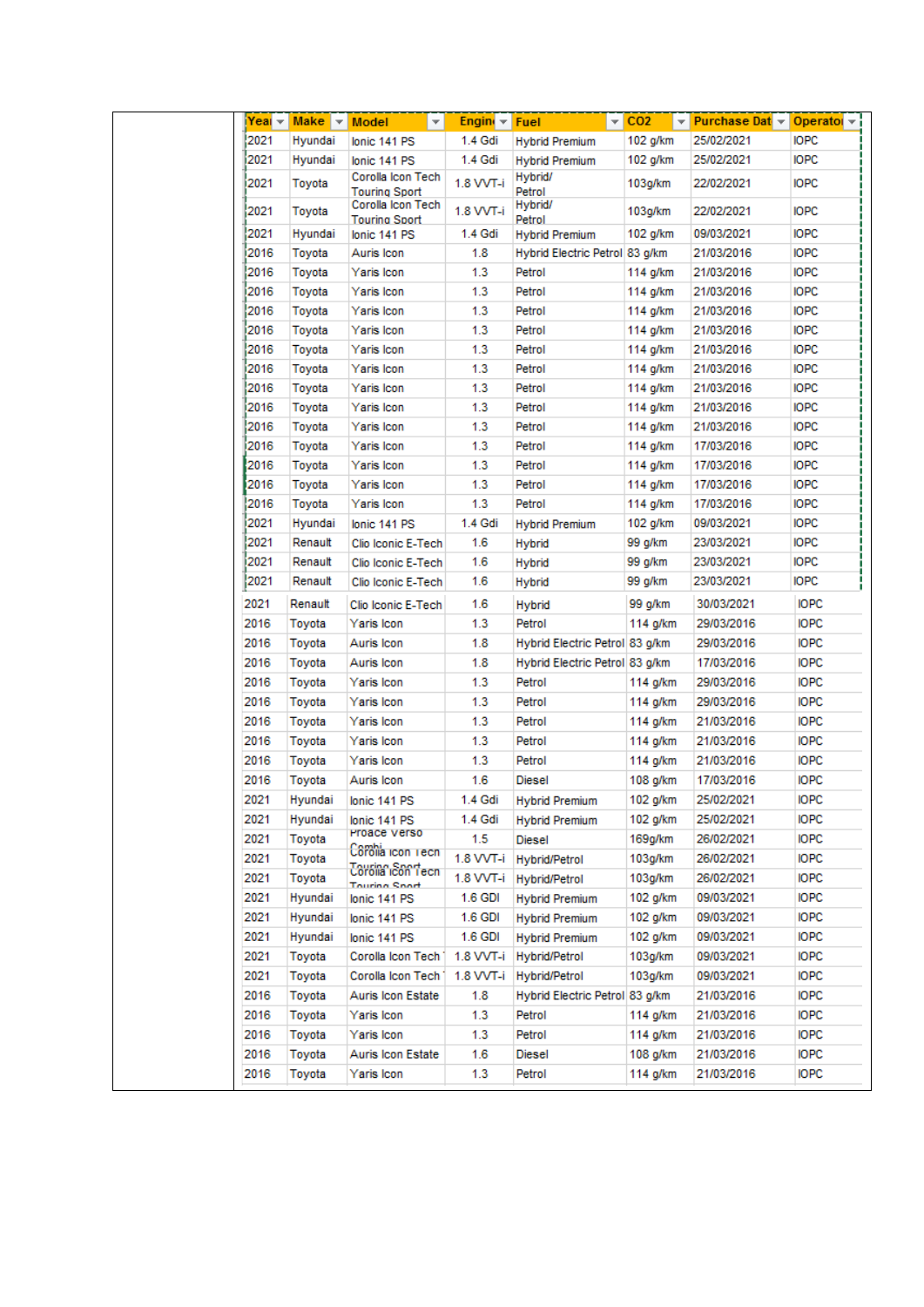<span id="page-9-0"></span>

|                 | 2016                                          | Toyota   | Yaris Icon                                | 1.3              | Petrol                                                                | 114 g/km | 21/03/2016 | <b>IOPC</b> |
|-----------------|-----------------------------------------------|----------|-------------------------------------------|------------------|-----------------------------------------------------------------------|----------|------------|-------------|
|                 | 2016                                          | Toyota   | Yaris Icon                                | 1.3              | Petrol                                                                | 114 g/km | 21/03/2016 | <b>IOPC</b> |
|                 | 2016                                          | Toyota   | Yaris Icon                                | 1.3              | Petrol                                                                | 114 g/km | 21/03/2016 | <b>IOPC</b> |
|                 | 2016                                          | Toyota   | Yaris Icon                                | 1.3              | Petrol                                                                | 114 g/km | 21/03/2016 | <b>IOPC</b> |
|                 | 2016                                          | Toyota   | Yaris Icon                                | 1.3              | Petrol                                                                | 114 g/km | 21/03/2016 | <b>IOPC</b> |
|                 | 2021                                          | Hyundai  | lonic 141 PS                              | 1.4 Gdi          | <b>Hybrid Premium</b>                                                 | 102 g/km | 25/02/2021 | <b>IOPC</b> |
|                 | 2021                                          | Toyota   | Corolla Icon Tech<br><b>Touring Sport</b> | 1.8 VVT-i        | <b>Hybrid/Petrol</b>                                                  | 103g/km  | 24/02/2021 | <b>IOPC</b> |
|                 | 2016                                          | Renault  | Megan                                     | 1.4              | Diesel                                                                | 104 g/km | 24/03/2016 | <b>IOPC</b> |
|                 | 2016                                          | Renault  | Megan                                     | 1.4              | <b>Diesel</b>                                                         | 104 g/km | 24/03/2016 | <b>IOPC</b> |
|                 | 2016                                          | Toyota   | Yaris Icon                                | 1.3              | Petrol                                                                | 114 g/km | 24/03/2016 | <b>IOPC</b> |
|                 | 2016                                          | Toyota   | Yaris Icon                                | 1.3              | Petrol                                                                | 114 g/km | 24/03/2016 | <b>IOPC</b> |
|                 | 2016                                          | Toyota   | Auris Icon                                | 1.8              | <b>Hybrid/Petrol</b>                                                  | 83 g/km  | 24/03/2016 | <b>IOPC</b> |
|                 | 2016                                          | Toyota   | Yaris Icon                                | 1.3              | Petrol                                                                | 114 g/km | 24/03/2016 | <b>IOPC</b> |
|                 | 2016                                          | Toyota   | Yaris Icon                                | 1.3              | Petrol                                                                | 114 g/km | 24/03/2016 | <b>IOPC</b> |
|                 | 2016                                          | Toyota   | Auris Icon                                | 1.6              | <b>Diesel</b>                                                         | 108 q/km | 24/03/2016 | <b>IOPC</b> |
|                 | 2016                                          | Toyota   | Yaris Icon                                | 1.3              | Petrol                                                                | 114 g/km | 24/03/2016 | <b>IOPC</b> |
|                 | 2021                                          | Hyundai  | lonic 141 PS                              | 1.4 Gdi          | <b>Hybrid/Petrol</b>                                                  | 102 g/km | 25/02/2021 | <b>IOPC</b> |
|                 | 2021                                          | Hyundai  | lonic 141 PS                              | 1.4 Gdi          | <b>Hybrid/Petrol</b>                                                  | 102 g/km | 25/02/2021 | <b>IOPC</b> |
|                 | 2021                                          | Toyota   | Corolla Icon Tech<br>Touring Sport        | 1.8 VVT-i        | <b>Hybrid/Petrol</b>                                                  | 103g/km  | 24/02/2021 | IOPC        |
|                 | 2021                                          | Hyundai  | lonic 141 PS                              | 1.4 Gdi          |                                                                       | 102 q/km | 12/03/2021 | <b>IOPC</b> |
|                 | 2021                                          | Hyundai  | lonic 141 PS                              | 1.4 Gdi          | Hybrid/Petrol                                                         | 102 g/km | 12/03/2021 | <b>IOPC</b> |
|                 |                                               |          | Corolla Icon Tech                         |                  | Hybrid/Petrol                                                         |          |            |             |
|                 | 2021                                          | Toyota   | Touring Sport                             | 1.8 VVT-i        | Hybrid/Petrol                                                         | 103g/km  | 12/03/2021 | <b>IOPC</b> |
|                 | 2021                                          | Toyota   | Corolla Icon Tech<br><b>Touring Sport</b> |                  | 1.8 VVT-i Hybrid/Petrol                                               | 103g/km  | 12/03/2021 | <b>IOPC</b> |
|                 | 2021                                          | Toyota   | Rav4 Design<br>SUV AWD-I                  | 2.5VVT-i         | Hybrid/Petrol                                                         | 131g/km  | 12/03/2021 | <b>IOPC</b> |
|                 | 2016                                          | Toyota   | Yaris Icon Hatch<br>5dr                   | 1.3 <sub>1</sub> | Petrol                                                                | 114 G/KM | 23/03/2016 | <b>IOPC</b> |
|                 | 2016                                          | Toyota   | Yaris Icon Hatch<br>5dr                   | 1.3              | Petrol                                                                | 114 G/KM | 23/03/2016 | <b>IOPC</b> |
|                 | 2016                                          | Toyota   | Auris Icon Estate<br>5dr                  | 1.6              | Diesel                                                                | 108 G/KM | 23/03/2016 | <b>IOPC</b> |
|                 | 2016                                          | Toyota   | Yaris Icon Hatch<br>5dr                   | 1.3 <sub>1</sub> | Petrol                                                                | 114 G/KM | 23/03/2016 | <b>IOPC</b> |
|                 | 2016                                          | Toyota   | Auris Icon Estate<br>5dr                  | 1.8              | Hybrid/Petrol                                                         | 83 G/KM  | 23/03/2016 | <b>IOPC</b> |
|                 | 2016                                          | Toyota   | Yaris Icon Hatch<br>5dr                   | 1.3              | Petrol                                                                | 114 G/KM | 23/03/2016 | <b>IOPC</b> |
|                 | 2011                                          | Vauxhall | Corsa                                     | 1.2              | <b>Diesel</b>                                                         | 95 g/km  | 19/05/2011 | <b>IOPC</b> |
|                 | 2011                                          | Vauxhall | Corsa                                     | 1.2              | <b>Diesel</b>                                                         | 95 g/km  | 19/05/2011 | <b>IOPC</b> |
|                 | 2011                                          | Vauxhall | Corsa                                     | 1.2              | <b>Diesel</b>                                                         | 95 g/km  | 19/05/2011 | <b>IOPC</b> |
|                 | 2011                                          | Vauxhall | Corsa                                     | 1.2              | <b>Diesel</b>                                                         | 95 g/km  | 19/05/2011 | <b>IOPC</b> |
|                 | 2011                                          | Vauxhall | Corsa                                     | 1.2              | <b>Diesel</b>                                                         | 95 g/km  | 19/05/2011 | <b>IOPC</b> |
|                 | 2011                                          | Vauxhall | Corsa                                     | 1.2              | <b>Diesel</b>                                                         | 95 g/km  | 19/05/2011 | <b>IOPC</b> |
| <b>Ref</b>      |                                               |          |                                           |                  | <b>Apprenticeships</b>                                                |          |            |             |
| 1009250         |                                               |          |                                           |                  |                                                                       |          |            |             |
| Back to top     |                                               |          |                                           |                  |                                                                       |          |            |             |
| <u>Request</u>  |                                               |          |                                           |                  | You asked a number of questions regarding apprenticeships             |          |            |             |
| <u>Response</u> |                                               |          | What is the annual Apprenticeship Levy?   |                  |                                                                       |          |            |             |
|                 |                                               |          |                                           |                  | We cannot provide an exact figure for annual levy funding but this is |          |            |             |
|                 |                                               |          |                                           |                  |                                                                       |          |            |             |
|                 | estimated at £168,141 for the next 12 months. |          |                                           |                  |                                                                       |          |            |             |
|                 |                                               |          |                                           |                  |                                                                       |          |            |             |
|                 | How much Levy do you currently use?           |          |                                           |                  |                                                                       |          |            |             |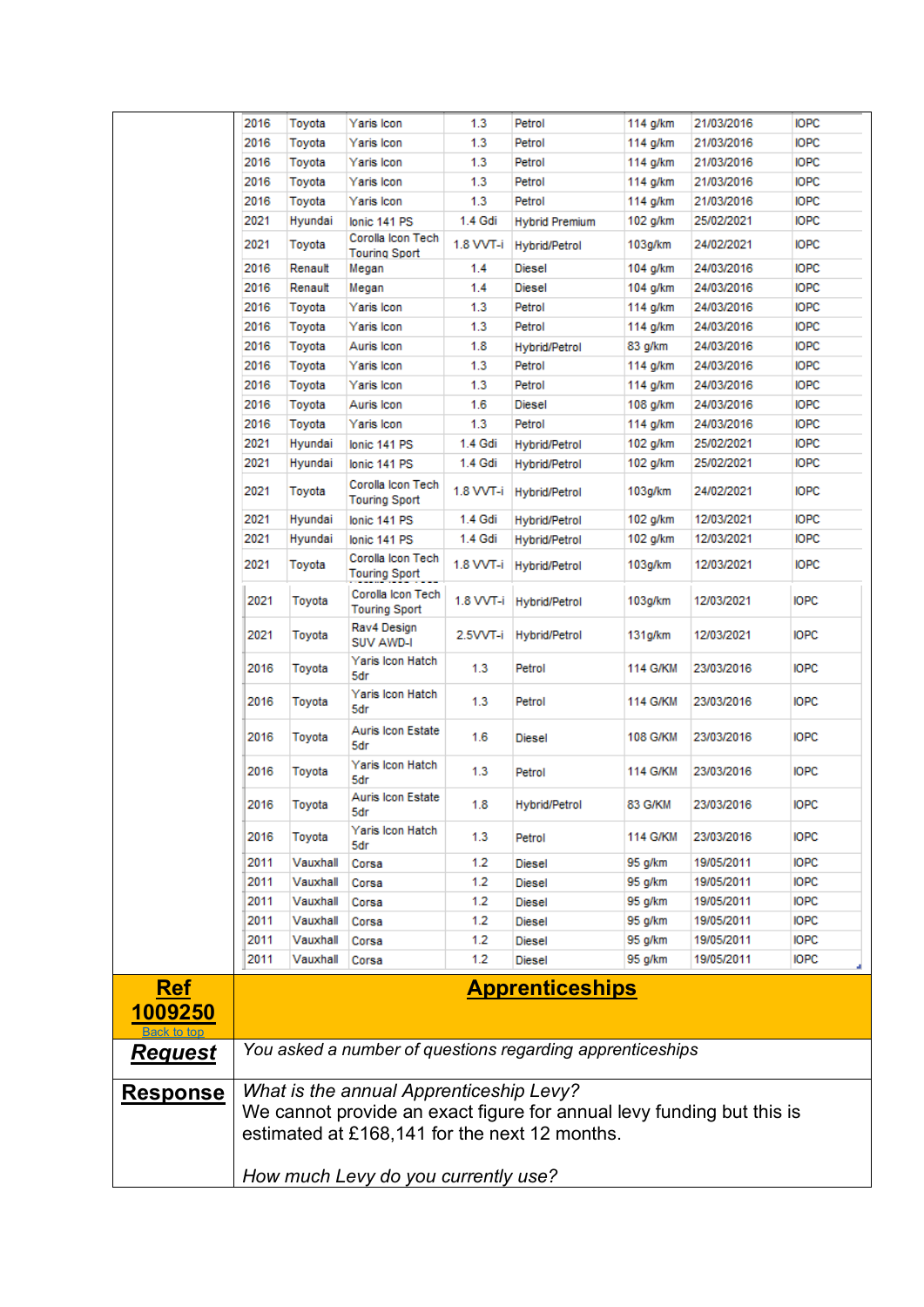<span id="page-10-0"></span>

|                        | Funds spent in the last year: £141,548.                                                                                                                                                                                                                                                                                                                                                                                                               |
|------------------------|-------------------------------------------------------------------------------------------------------------------------------------------------------------------------------------------------------------------------------------------------------------------------------------------------------------------------------------------------------------------------------------------------------------------------------------------------------|
|                        | How many Apprentices do you currently have?<br>We currently have 34 apprentices.                                                                                                                                                                                                                                                                                                                                                                      |
|                        | What training providers do you use?<br>We currently use the following providers for apprenticeship training: BC<br>Arch, BPP, GP Strategies, Realise apprenticeships LTD, QA, WEAS<br>(Westminster Adult Education Service)                                                                                                                                                                                                                           |
|                        | What Apprenticeship standards do you use?<br>The standards we currently use are Library and Archive Services Assistant<br>Level 3, Data Analyst Level 4, HR Consultant/Partner Level 5, HR Support<br>Level 3, L&D Consultant/Business Partner Level 5, L&D Practitioner Level<br>3, Business Administration Level 3, Solicitor Level 7, Associate Project<br>Management Level 4, Digital and Technology Solutions Professional Level<br>6.           |
|                        | How many IT Apprentices do you have?<br>We currently have 2 IT apprentices'                                                                                                                                                                                                                                                                                                                                                                           |
|                        | Who is the best contact for Apprentices?<br>Please contact us using the details on our web site here. Your enquiry will<br>be directed to the appropriate person.                                                                                                                                                                                                                                                                                     |
|                        |                                                                                                                                                                                                                                                                                                                                                                                                                                                       |
| <u>Ref</u>             | <b>Alternative Dispute Resolution process</b>                                                                                                                                                                                                                                                                                                                                                                                                         |
| 1009264<br>Back to top |                                                                                                                                                                                                                                                                                                                                                                                                                                                       |
| <u>Request</u>         | 1. How many cases regarding police complaints have the IOPC dealt with<br>UK wide in the years 2020, 2019, 2018?<br>2. How many of these cases have been resolved using the Alternative<br>Dispute Resolution (ADR) process?<br>3. How many ADR agencies has the IOPC had involvement with UK wide<br>over the years 2020, 2019, 2018?                                                                                                                |
| <b>Response</b>        | You may not be aware that the majority of police complaint and misconduct cases<br>are dealt with by the police without any IOPC involvement. The IOPC investigates<br>only the most serious and sensitive cases and these account for only a very small<br>proportion of the total number of complaints recorded and concluded in a single<br>year. The IOPC is not involved in facilitating alternative dispute resolution.                         |
|                        | In terms of the data that we publish about the police complaints system, the IOPC<br>collects police complaints data from police forces and publishes an annual report<br>'Police Complaints: Statistics for England and Wales'. We also produce quarterly<br>bulletins. Our complaints data is accessible on this page of our web site. This<br>includes links to our current and previous annual statistical reports and force<br>performance data. |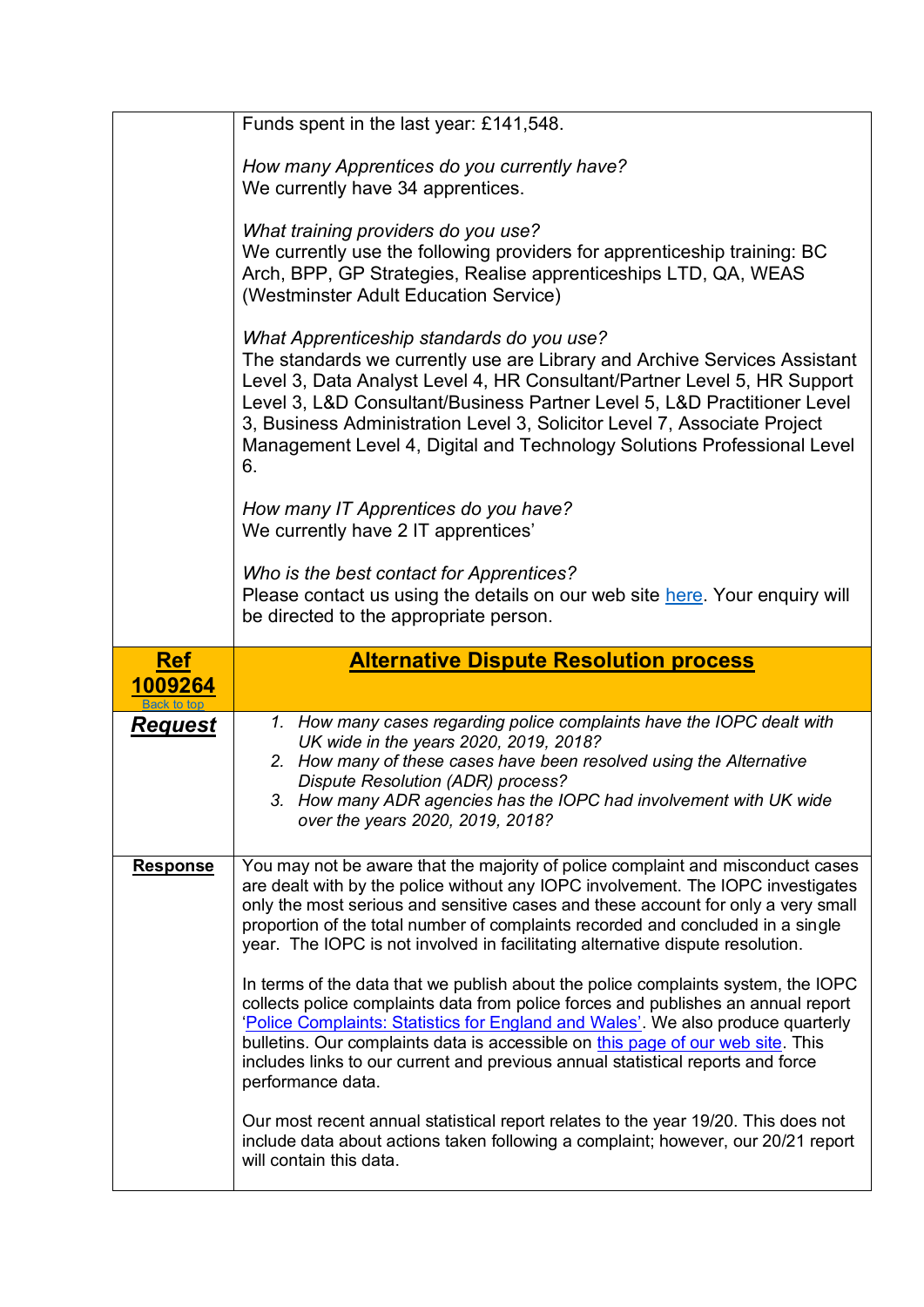<span id="page-11-0"></span>

|                                      | In accordance with paragraphs 7.17 and 7.18 (pages 18 and 19) of our Guidance<br>on capturing data about police complaints, the options available to police forces<br>for recording action taken following a complaint decision include 'mediation or<br>other remedial action'. These data categories apply only to complaints recorded<br>on or after 1 February 2020 and were introduced following legislative change.<br>There is no category for 'alternative dispute resolution'.                                                                                                                                                                                                                                                                                                                                                                                                                                                                                                                                                                                                                                                                                                                                                    |
|--------------------------------------|--------------------------------------------------------------------------------------------------------------------------------------------------------------------------------------------------------------------------------------------------------------------------------------------------------------------------------------------------------------------------------------------------------------------------------------------------------------------------------------------------------------------------------------------------------------------------------------------------------------------------------------------------------------------------------------------------------------------------------------------------------------------------------------------------------------------------------------------------------------------------------------------------------------------------------------------------------------------------------------------------------------------------------------------------------------------------------------------------------------------------------------------------------------------------------------------------------------------------------------------|
|                                      | We anticipate that our 20/21 statistical report will be published around October<br>this year.                                                                                                                                                                                                                                                                                                                                                                                                                                                                                                                                                                                                                                                                                                                                                                                                                                                                                                                                                                                                                                                                                                                                             |
|                                      | Further information about how and when mediation and other remedial action may<br>be applied to complaints recorded from 1 February 2020 is available in Issue 18<br>of our 'Focus' series - 'Reasonable and Proportionate Outcomes' and our 2020<br>Statutory Guidance (for example paragraph 12.5 on page 79).                                                                                                                                                                                                                                                                                                                                                                                                                                                                                                                                                                                                                                                                                                                                                                                                                                                                                                                           |
| <u>Ref</u><br>1009214<br>Back to ton | <b>Disclosure of body worn video and CCTV footage</b>                                                                                                                                                                                                                                                                                                                                                                                                                                                                                                                                                                                                                                                                                                                                                                                                                                                                                                                                                                                                                                                                                                                                                                                      |
| <b>Request</b>                       | 1. The IOPC legal/policy frameworks and rationales that govern<br>the release of police body camera and CCTV video footage<br>when requested by a victim's family or legal team;<br>2. The number of times you have provided access to police<br>body camera and CCTV footage to a victim's family or legal<br>team whilst in the course of an active investigation over the<br>last five years;<br>3. The times taken from the beginning of an IOPC investigation<br>to a victim's family being provided access to police body<br>camera and CCTV footage."                                                                                                                                                                                                                                                                                                                                                                                                                                                                                                                                                                                                                                                                               |
| <b>Response</b>                      | <b>Question 1</b><br>Where an investigator seeks legal guidance in these circumstances, our<br>lawyers provide advice based on the relevant regulations. The ability to<br>disclose this type of data would be covered in Section 21 of the Police<br>Reform Act 2002 and Regulation 13 of the Police (Complaints and<br>Misconduct) Regulations 2012, as disclosure is ultimately decided in line<br>with legislation rather than a policy.<br>There is no formal policy framework covering these circumstances.<br>The following is an extract from our Family Liaison Policy which provides<br>guidance on the process of how to share footage appropriately with a<br>family using the family liaison route following the death of a person. We<br>should be clear however that the decision on whether to share footage lies<br>with the relevant investigation team following advice from the legal team<br>and consultation with the Coroner or other external parties where<br>appropriate.<br>This extract is included within our Operations Manual which is an internal<br>resource for operational staff. It is annotated as content that requires<br>review because it is old content, although it reflects current practices. |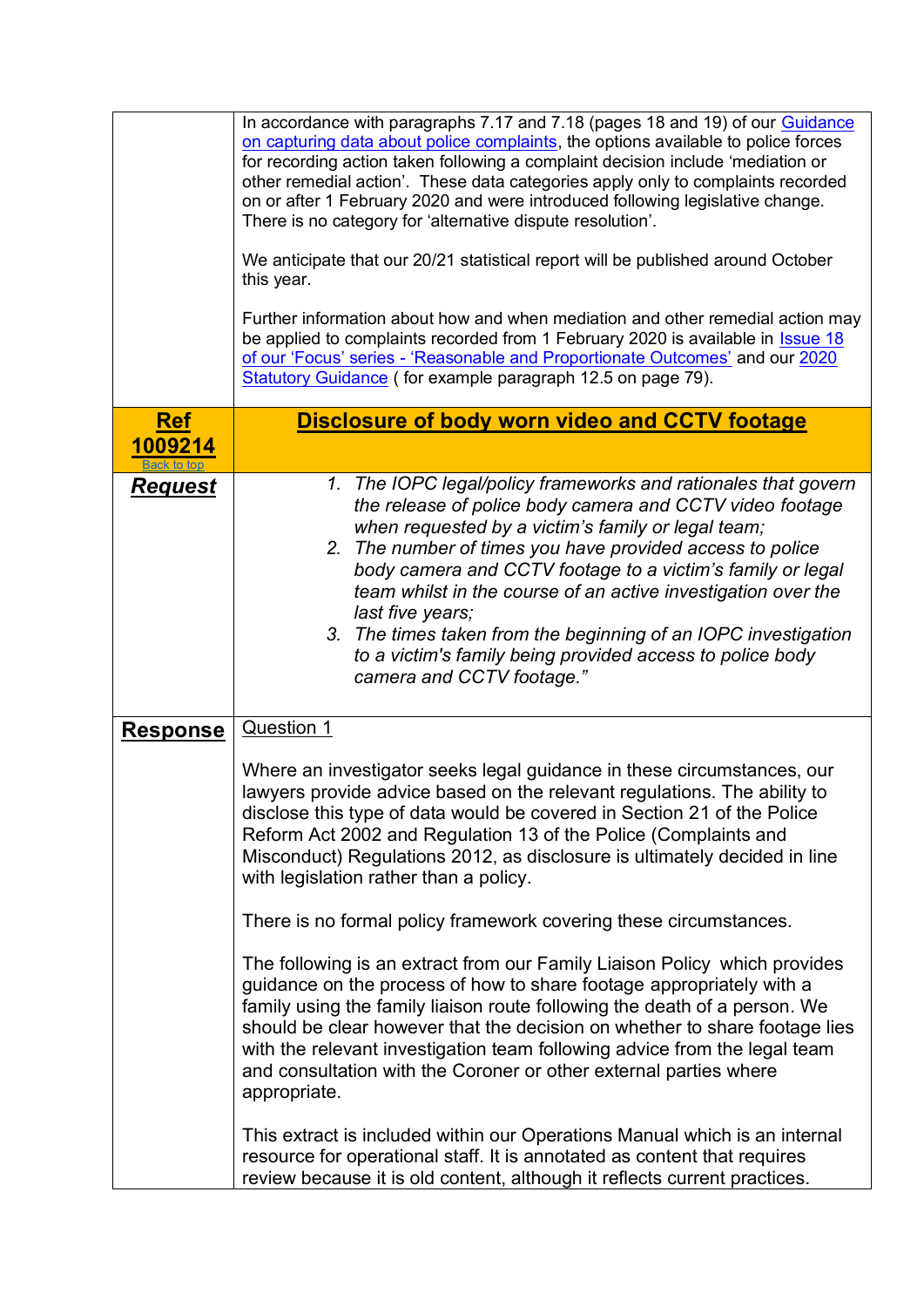<span id="page-12-0"></span>

|                                      | Guidance regarding showing of CCTV to families                                                                                                                                                                                                                                                                                                                                                                                                                                                                                                                 |
|--------------------------------------|----------------------------------------------------------------------------------------------------------------------------------------------------------------------------------------------------------------------------------------------------------------------------------------------------------------------------------------------------------------------------------------------------------------------------------------------------------------------------------------------------------------------------------------------------------------|
|                                      | It may be appropriate to allow the families of a person who has died to view CCTV footage that records<br>evidence of the events prior to that person's death or, depending on the likely distress to be caused, the<br>death itself.                                                                                                                                                                                                                                                                                                                          |
|                                      | Before showing such footage checks should be made with Legal Services to ensure the viewing will not<br>prejudice our investigation in anyway whatsoever. Checks should also be made with the police force or<br>other agency concerned, for example the CPS and/or the Coroner in case they wish to make any<br>representations regarding any adverse implications they foresee that are likely to arise from showing<br>the footage.                                                                                                                         |
|                                      | Questions 2 and 3                                                                                                                                                                                                                                                                                                                                                                                                                                                                                                                                              |
|                                      | Providing access to CCTV or body worn video footage to families or their legal<br>teams is considered on a case by case basis, taking into account a number of<br>factors, and usually involves consultation with other parties such as the Coroner.<br>We do not record data in such a way that we could conduct automated searches<br>to locate information that falls within the scope of questions 2 and 3.                                                                                                                                                |
|                                      | We have concluded therefore that we have no reliable way of locating, extracting<br>or retrieving this data without an extensive manual trawl of documents contained<br>within case files. Such activities would far exceed the cost limit as prescribed by<br>section 12 of the FOIA and associated regulations, which equates to 18 hours of<br>work. Consequently we are not obliged to respond to questions 2 and 3 of your<br>request.                                                                                                                    |
|                                      |                                                                                                                                                                                                                                                                                                                                                                                                                                                                                                                                                                |
|                                      |                                                                                                                                                                                                                                                                                                                                                                                                                                                                                                                                                                |
| <b>Ref</b><br>1009128                | <b>Complaints against South Wales Police</b>                                                                                                                                                                                                                                                                                                                                                                                                                                                                                                                   |
| <b>Back to top</b><br><b>Request</b> | 1. The exact number of complaints received by the IOPC towards South<br>Wales Police in the last 10 years:<br>A. Date received<br>B. If they led to an investigation<br>C. The outcome of those investigations<br>D. Results of any prosecutions as a result of those investigations<br>2. The exact number of investigations carried out by the IOPC towards<br>members of the South Wales Police for deaths following police contact in<br>the last 10 years:<br>A. Date the investigation started<br>B. Date the investigation was closed<br>C. The outcome |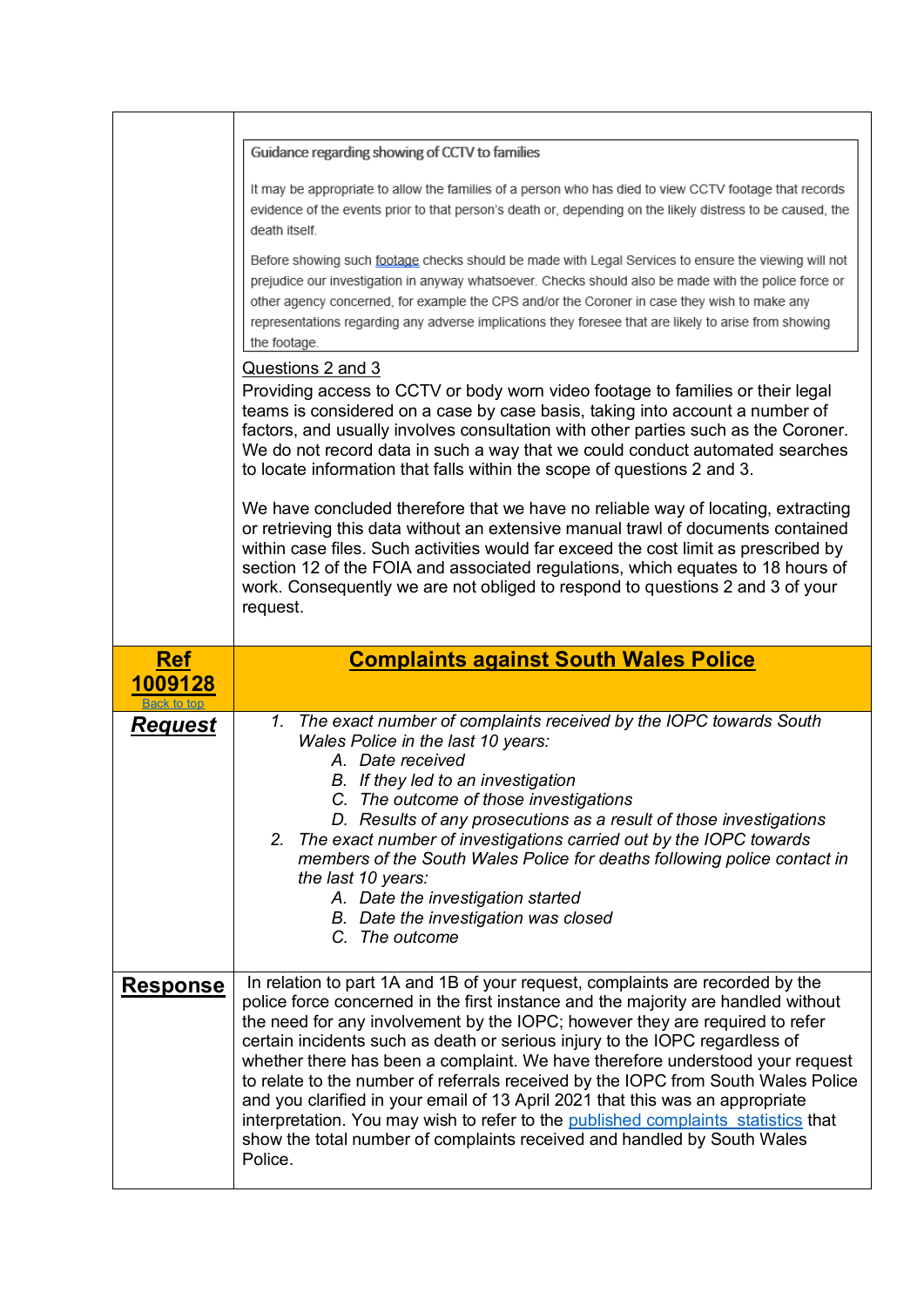| Parts 1A and B - Number of referrals, date received, mode of investigation                             |                                                                                                                                                                                                  |                                 |                                    |                        |                        |                                         |  |
|--------------------------------------------------------------------------------------------------------|--------------------------------------------------------------------------------------------------------------------------------------------------------------------------------------------------|---------------------------------|------------------------------------|------------------------|------------------------|-----------------------------------------|--|
| Between 01 April 2012 and 31 March 2020 we received 734 referrals from South<br>Wales Police.          |                                                                                                                                                                                                  |                                 |                                    |                        |                        |                                         |  |
| Once a referral is made to the IOPC we must determine whether the matter<br>should be investigated.    |                                                                                                                                                                                                  |                                 |                                    |                        |                        |                                         |  |
| the                                                                                                    | If the IOPC decides that the matter should be investigated then it must determine<br>mode of investigation (MOI) by considering the seriousness of the case and the<br>level of public interest. |                                 |                                    |                        |                        |                                         |  |
| 125 of the referrals were assessed as requiring independent investigation by the<br>IOPC.              |                                                                                                                                                                                                  |                                 |                                    |                        |                        |                                         |  |
| The tables below breaks down the referrals by month received and the MOI<br>decision made at the time. |                                                                                                                                                                                                  |                                 |                                    |                        |                        |                                         |  |
| <b>Total Number of</b><br>referrals received<br>2012/13 to 2019/20                                     | Independent<br>Investigation                                                                                                                                                                     | <b>Managed</b><br>Investigation | <b>Supervised</b><br>Investigation | Local<br>Investigation | <b>Return to Force</b> | Invalid<br>*introduced in<br>April 2017 |  |
| 734                                                                                                    | 125                                                                                                                                                                                              | 8                               | 23                                 | 445                    | 128                    | 5                                       |  |
| 2012/13                                                                                                | Independent                                                                                                                                                                                      | Managed                         | Supervised                         | Local                  | <b>Return to Force</b> | <b>Grand Total</b>                      |  |
| Apr                                                                                                    | Investigation<br>0                                                                                                                                                                               | Investigation<br>0              | Investigation<br>0                 | Investigation<br>4     | 3                      | 7                                       |  |
| May                                                                                                    | $\mathbf{1}$                                                                                                                                                                                     | $\mathbf 0$                     | 0                                  | 8                      | 3                      | 12                                      |  |
| Jun                                                                                                    | 0                                                                                                                                                                                                | 0                               | 0                                  | 5                      | 0                      | 5                                       |  |
| Jul                                                                                                    | $\mathbf{1}$                                                                                                                                                                                     | $\mathbf 0$                     | $\mathbf{0}$                       | $\overline{7}$         | $\mathbf{1}$           | 9                                       |  |
| Aug                                                                                                    | $\mathbf 0$                                                                                                                                                                                      | 0                               | 0                                  | 3                      | $\mathbf{1}$           | 4                                       |  |
| Sep                                                                                                    | $\mathbf{1}$                                                                                                                                                                                     | $\mathbf 0$                     | 0                                  | $\mathbf{1}$           | $\mathbf{1}$           | $\mathbf{3}$                            |  |
| Oct<br>Nov                                                                                             | $\mathbf 0$<br>$\mathbf 0$                                                                                                                                                                       | $\mathbf 0$<br>$\mathbf 0$      | $\overline{2}$<br>$\mathsf 0$      | 6<br>$\overline{7}$    | $\overline{2}$<br>0    | 10<br>$\overline{7}$                    |  |
| Dec                                                                                                    | $\mathbf{1}$                                                                                                                                                                                     | $\mathbf 0$                     | 0                                  | $\overline{2}$         | $\overline{2}$         | 5                                       |  |
| Jan                                                                                                    | 3                                                                                                                                                                                                | $\mathbf{0}$                    | $\mathbf{1}$                       | 6                      | $\mathbf{1}$           | 11                                      |  |
| Feb                                                                                                    | $\mathbf{1}$                                                                                                                                                                                     | $\mathbf 0$                     | 0                                  | 6                      | 0                      | $\overline{7}$                          |  |
| Mar                                                                                                    | $\mathbf{1}$                                                                                                                                                                                     | 0                               | 0                                  | 3                      | $\overline{2}$         | 6                                       |  |
| Total                                                                                                  | 9                                                                                                                                                                                                | 0                               | 3                                  | 58                     | 16                     | 86                                      |  |
| 2013/14                                                                                                | Independent<br>Investigation                                                                                                                                                                     | Managed<br>Investigation        | Supervised<br>Investigation        | Local<br>Investigation | <b>Return to Force</b> | <b>Grand Total</b>                      |  |
| Apr                                                                                                    | $\mathbf{1}$                                                                                                                                                                                     | 0                               | $\mathbf{1}$                       | $\overline{2}$         | $\overline{2}$         | 6                                       |  |
| May                                                                                                    | 0                                                                                                                                                                                                | $\mathsf 0$                     | $\mathbf{1}$                       | $\overline{2}$         | 0                      | $\overline{\mathbf{3}}$                 |  |
| Jun                                                                                                    | $\mathbf{1}$                                                                                                                                                                                     | 0                               | $\overline{2}$                     | 3                      | 0                      | 6                                       |  |
| Jul<br>Aug                                                                                             | $\mathbf 0$<br>$\mathbf{1}$                                                                                                                                                                      | $\mathbf{1}$<br>$\mathsf 0$     | $\pmb{0}$<br>$\mathbf 1$           | $\overline{4}$<br>3    | $\overline{2}$<br>0    | $\overline{7}$<br>5                     |  |
| Sep                                                                                                    | $\mathbf{1}$                                                                                                                                                                                     | $\mathbf{1}$                    | $\mathbf{1}$                       | 5                      | $\mathbf{1}$           | $9\,$                                   |  |
| Oct                                                                                                    | $\mathbf{1}$                                                                                                                                                                                     | 0                               | 3                                  | 3                      | $\mathbf{1}$           | 8                                       |  |
| Nov                                                                                                    | 0                                                                                                                                                                                                | $\mathbf 0$                     | $\mathsf 0$                        | 3                      | $\mathbf{1}$           | $\overline{a}$                          |  |
| Dec                                                                                                    | 0                                                                                                                                                                                                | 0                               | $\pmb{0}$                          | 4                      | 0                      | $\overline{4}$                          |  |
| Jan                                                                                                    | $\mathbf{1}$                                                                                                                                                                                     | $\mathbf 0$                     | $\overline{2}$                     | $\overline{2}$         | 0                      | 5                                       |  |
| Feb                                                                                                    | $\overline{2}$                                                                                                                                                                                   | 0                               | $\overline{2}$                     | $\mathbf{1}$           | 0                      | 5                                       |  |
| Mar<br><b>Total</b>                                                                                    | $\mathbf 0$<br>8                                                                                                                                                                                 | $\mathbf{1}$<br>3               | $\mathsf{o}$<br>13                 | $\overline{2}$<br>34   | $\mathbf{1}$<br>8      | $\sqrt{4}$<br>66                        |  |
|                                                                                                        |                                                                                                                                                                                                  |                                 |                                    |                        |                        |                                         |  |
|                                                                                                        |                                                                                                                                                                                                  |                                 |                                    |                        |                        |                                         |  |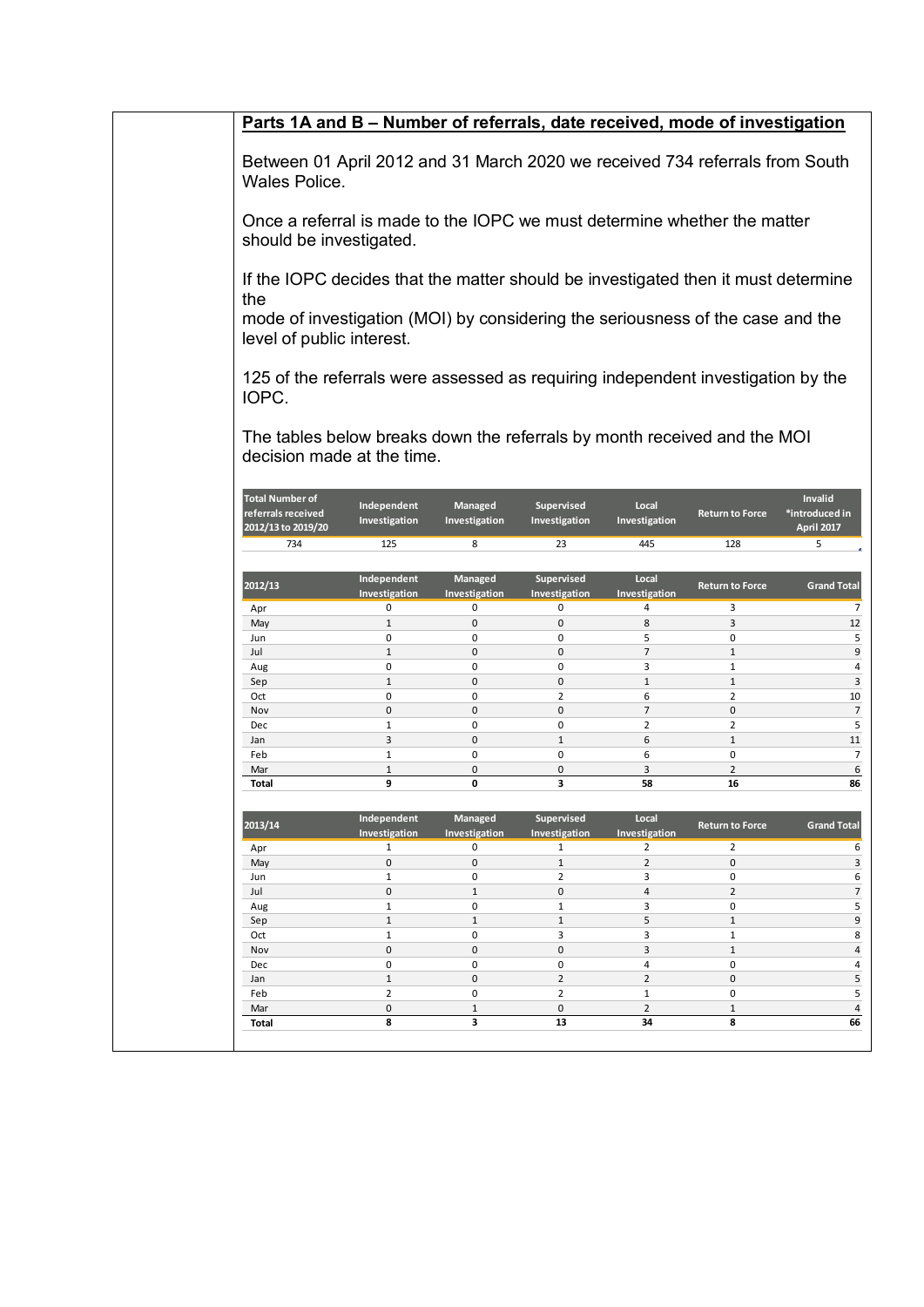|              | Independent<br>Investigation   | Managed<br>Investigation           | Supervised<br>Investigation                                          | Local<br>Investigation              | <b>Return to Force</b>              | <b>Grand Total</b>                     |
|--------------|--------------------------------|------------------------------------|----------------------------------------------------------------------|-------------------------------------|-------------------------------------|----------------------------------------|
| Apr          | 0                              | 0                                  | 0                                                                    | 3                                   | $\mathbf{1}$                        | 4                                      |
| May          | $\pmb{0}$                      | $\mathsf 0$                        | $\mathsf 0$                                                          | $\overline{4}$                      | $\pmb{0}$                           | $\sqrt{4}$                             |
| Jun          | $\pmb{0}$                      | $\mathsf 0$                        | $\pmb{0}$                                                            | $\overline{7}$                      | $\overline{2}$                      | 9                                      |
| Jul          | $\mathbf 1$                    | $\pmb{0}$                          | $\pmb{0}$                                                            | 11                                  | 3                                   | 15                                     |
| Aug          | $\pmb{0}$                      | $\pmb{0}$                          | $\pmb{0}$                                                            | 6                                   | $\mathbf 1$                         | $\overline{7}$                         |
| Sep          | $\mathbf 2$                    | $\mathsf{O}\xspace$                | $\,1\,$                                                              | $\boldsymbol{6}$                    | $\pmb{0}$                           | 9                                      |
| Oct          | $\overline{2}$                 | $\mathsf 0$                        | $\mathsf 0$                                                          | 3                                   | $\mathbf{1}$                        | 6                                      |
| Nov          | $\mathbf 0$                    | $\mathsf{O}\xspace$                | $\pmb{0}$                                                            | $\overline{4}$                      | $\overline{2}$                      | $\boldsymbol{6}$                       |
| Dec          | $\mathbf 1$                    | 0                                  | $\pmb{0}$                                                            | 3                                   | $\overline{2}$                      | 6                                      |
| Jan          | $\,1\,$                        | $\mathsf 0$                        | $\pmb{0}$                                                            | $\overline{3}$                      | $\mathbf{1}$                        | 5                                      |
| Feb          | $\mathsf 0$                    | $\mathsf 0$                        | $\mathsf 0$                                                          | $\mathsf 0$                         | $\overline{2}$                      | $\overline{2}$                         |
| Mar          | $\pmb{0}$                      | $\mathsf 0$                        | $\pmb{0}$                                                            | $\mathsf{3}$                        | $\mathbf{1}$                        | $\sqrt{4}$                             |
| <b>Total</b> | $\overline{z}$                 | $\mathbf 0$                        | $\mathbf{1}$                                                         | 53                                  | 16                                  | 77                                     |
| 2015/16      | Independent                    | Managed                            | Supervised                                                           | Local                               | <b>Return to Force</b>              | <b>Grand Total</b>                     |
|              | Investigation                  | Investigation                      | Investigation                                                        | Investigation                       |                                     |                                        |
| Apr          | $\mathbf 1$                    | 0                                  | $\mathbf 1$                                                          | 4                                   | 0                                   | 6                                      |
| May          | 3                              | $\mathsf{O}\xspace$                | $\mathsf 0$                                                          | 5                                   | $\overline{2}$                      | $10\,$                                 |
| Jun          | $\overline{2}$                 | $\mathsf 0$                        | $\mathsf 0$                                                          | 3                                   | $\pmb{0}$                           | 5                                      |
| Jul          | $1\,$                          | $\mathsf 0$                        | $\mathbf 1$                                                          | $10\,$                              | $\overline{4}$                      | 16                                     |
| Aug          | $\overline{2}$                 | $\pmb{0}$                          | $\pmb{0}$                                                            | $\overline{2}$                      | $\overline{2}$                      | 6                                      |
| Sep          | $\pmb{0}$<br>$1\,$             | $\mathsf 0$<br>$\pmb{0}$           | $\,1\,$<br>$\pmb{0}$                                                 | $\mathbf{1}$<br>3                   | $\mathbf{1}$<br>$\pmb{0}$           | $\mathsf 3$<br>$\overline{\mathbf{4}}$ |
| Oct<br>Nov   | $\mathbf 2$                    | $\pmb{0}$                          | $\pmb{0}$                                                            | 3                                   | $\pmb{0}$                           | 5                                      |
| Dec          | 3                              | $\pmb{0}$                          | $\pmb{0}$                                                            | 3                                   | $\mathbf 1$                         | $\boldsymbol{7}$                       |
| Jan          | $\overline{2}$                 | $\mathsf 0$                        | $\mathsf 0$                                                          | 5                                   | 3                                   | $10\,$                                 |
| Feb          | $\overline{2}$                 | 0                                  | $\mathbf 0$                                                          | $\overline{4}$                      | $\overline{2}$                      | 8                                      |
| Mar          | $\overline{3}$                 | $\mathsf{O}\xspace$                | $\mathsf 0$                                                          | $\mathbf{1}$                        | $\mathsf{O}\xspace$                 | $\overline{4}$                         |
| <b>Total</b> | 22                             | 0                                  | 3                                                                    | 44                                  | 15                                  | 84                                     |
| 2016/17      | Independent<br>Investigation   | Managed<br>Investigation           | Supervised<br>Investigation                                          | Local<br>Investigation              | <b>Return to Force</b>              | <b>Grand Total</b>                     |
|              |                                |                                    |                                                                      |                                     |                                     |                                        |
| Apr          | 4                              | 0                                  | 0                                                                    | 3                                   | $\overline{2}$                      | 9                                      |
| May          | $\sqrt{4}$                     | $\mathbf 1$                        | $\mathsf 0$                                                          | $\overline{\mathbf{3}}$             | $\overline{\mathbf{3}}$             | $11\,$                                 |
| Jun          | $\overline{2}$                 | $\pmb{0}$                          | $\mathsf 0$                                                          | $\overline{2}$                      | $\mathbf 1$                         | 5                                      |
| Jul          | $\mathbf 1$                    | $\pmb{0}$                          | $\pmb{0}$                                                            | 3                                   | $\overline{2}$                      | $\boldsymbol{6}$                       |
| Aug          | 4<br>$\,1\,$                   | $\pmb{0}$<br>$\overline{2}$        | $\pmb{0}$<br>$\pmb{0}$                                               | 8<br>$\mathsf 0$                    | $\mathbf 1$<br>$\mathsf 0$          | 13                                     |
| Sep<br>Oct   | $\pmb{0}$                      | $\mathbf 1$                        | $\pmb{0}$                                                            | 11                                  | $\pmb{0}$                           | $\overline{\mathbf{3}}$                |
| Nov          | $\overline{2}$                 | $\mathsf{O}\xspace$                | $\mathsf 0$                                                          | $\overline{7}$                      | $\overline{2}$                      | 12<br>$11\,$                           |
| Dec          | 3                              | $\mathbf 1$                        | $\pmb{0}$                                                            | 6                                   | $\mathbf 2$                         | $12\,$                                 |
| Jan          | $1\,$                          | $\mathsf 0$                        | $\pmb{0}$                                                            | 8                                   | 5                                   | $14\,$                                 |
| Feb          | 3                              | $\mathsf 0$                        | $\pmb{0}$                                                            | 4                                   | $\mathbf{1}$                        | $\overline{\bf 8}$                     |
| Mar          | 4                              | 0                                  | 0                                                                    | 5                                   | $\overline{2}$                      | 11                                     |
| Total        | 29                             | 5                                  | U                                                                    | 60                                  | 21                                  | 115                                    |
| 2017/18      | Independent<br>Investigation   | Managed<br>Investigation           | Supervised<br>Local<br>Investigation<br>Investigation                | <b>Return to Force</b>              | Invalid                             | <b>Grand Total</b>                     |
| Apr          | 0                              | 0                                  | $\mathbf 0$<br>$\overline{a}$                                        | $\overline{2}$                      | $\mathsf{O}\xspace$                 | 6                                      |
| May          | $\mathsf{O}\xspace$            | $\mathsf{O}\xspace$                | $\mathsf 0$<br>$\overline{4}$                                        | $\overline{2}$                      | $\mathbf{1}$                        | $\sqrt{7}$                             |
| Jun<br>Jul   | $\mathbf{1}$<br>$\mathbf 1$    | $\pmb{0}$<br>$\mathsf{O}\xspace$   | $\mathsf 0$<br>$\overline{\mathbf{4}}$<br>$\mathsf{O}\xspace$<br>6   | $\mathsf{O}\xspace$<br>$\mathbf{1}$ | 0<br>$\mathsf{O}\xspace$            | $\overline{\mathbf{5}}$<br>$\bf 8$     |
| Aug          | $\overline{4}$                 | $\mathsf{O}\xspace$                | $\mathsf 0$<br>6                                                     | $\overline{2}$                      | 0                                   | 12                                     |
| Sep          | $\mathbf 1$                    | $\pmb{0}$                          | $\mathsf{O}\xspace$<br>$\mathbf{3}$                                  | $\mathsf 0$                         | $\mathsf{O}\xspace$                 | $\overline{a}$                         |
| Oct          | $\mathbf{1}$                   | $\pmb{0}$                          | $\mathsf{O}\xspace$<br>$\overline{\mathbf{4}}$                       | $\mathbf 1$                         | 0                                   | 6                                      |
| Nov          | $\overline{2}$                 | $\mathbf 0$                        | $\mathsf{O}\xspace$<br>$10\,$                                        | $\mathsf 0$                         | $\mathsf{O}\xspace$                 | 12                                     |
| Dec<br>Jan   | $\mathbf{1}$<br>$\overline{2}$ | $\mathsf{O}\xspace$<br>$\mathbf 0$ | $1\,$<br>6<br>$\mathbf 1$<br>8                                       | $\mathbf{1}$<br>$\mathsf 0$         | 0<br>$\mathsf{O}\xspace$            | 9<br>11                                |
| Feb          | $1\,$                          | $\pmb{0}$                          | $\mathbf{3}$<br>$\mathsf 0$                                          | $\mathbf 1$                         | 0                                   | $\overline{\phantom{a}}$               |
| Mar<br>Total | $\overline{2}$<br>16           | $\mathsf{O}\xspace$<br>0           | $\mathsf{O}\xspace$<br>$\overline{\mathbf{3}}$<br>$\mathbf{2}$<br>61 | $\mathbf{1}$<br>${\bf 11}$          | $\mathsf{O}\xspace$<br>$\mathbf{1}$ | $6\overline{6}$<br>91                  |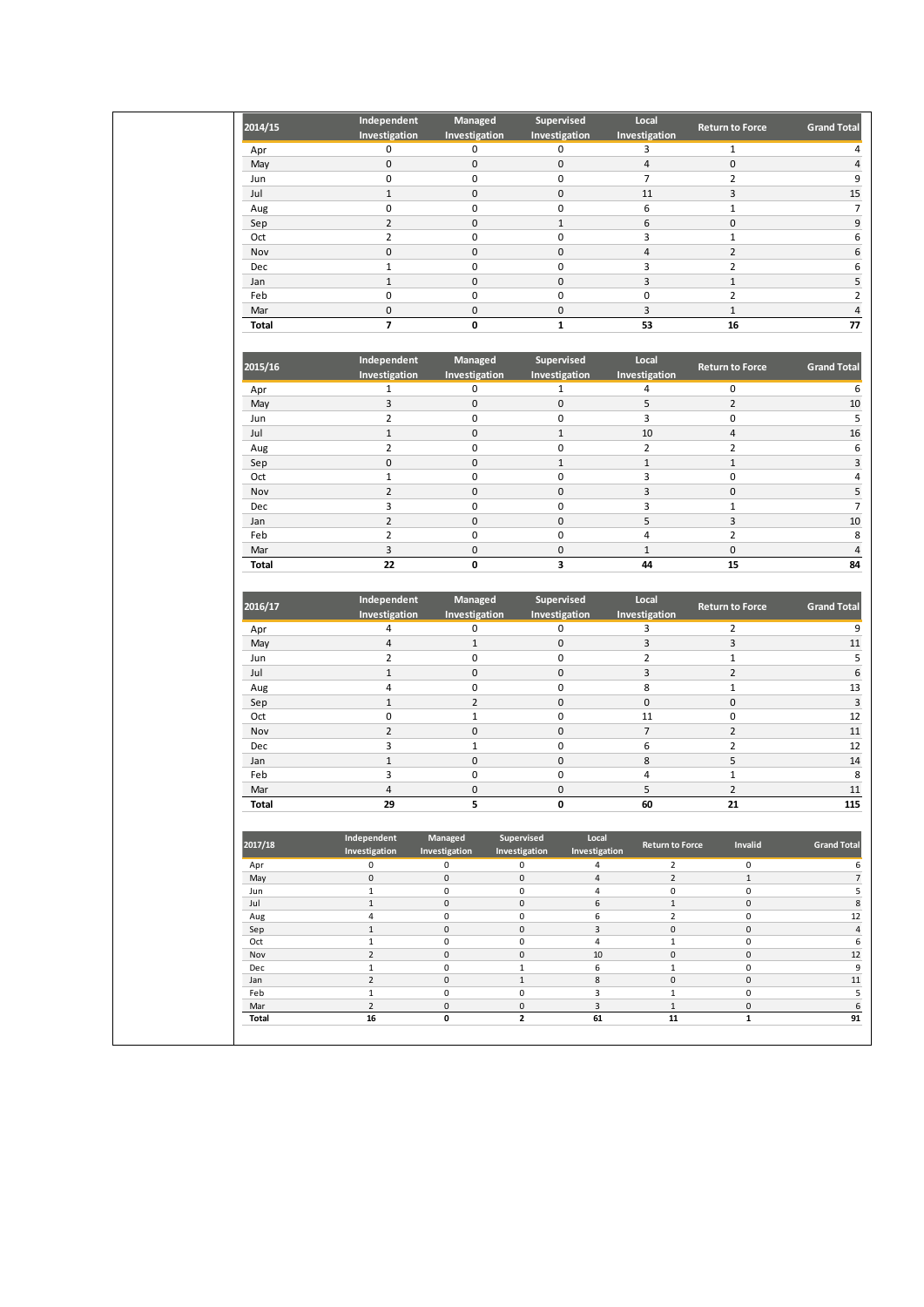| 2018/19      | Independent                    | Managed          | Supervised       | Local               | <b>Return to Force</b> | Invalid                     | <b>Grand Total</b> |
|--------------|--------------------------------|------------------|------------------|---------------------|------------------------|-----------------------------|--------------------|
|              | Investigation                  | Investigation    | Investigation    | Investigation       |                        |                             |                    |
| Apr          | 3                              | 0                | 0                | 3                   | 1                      | $\overline{2}$              |                    |
| May          | 3                              | $\mathbf 0$      | $\mathbf{0}$     | 12                  | $\overline{2}$         | $\mathbf 0$                 | 17                 |
| Jun          | $\mathbf 0$                    | $\Omega$         | 0                | 4                   | 0                      | $\Omega$                    |                    |
| Jul          | $\mathbf 0$                    | $\Omega$         | $\mathbf 0$      | 6                   | 3                      | $\Omega$                    |                    |
| Aug          | $\overline{2}$                 | 0                | 0                | $\overline{4}$      | $\mathbf{1}$           | $\mathbf 0$                 |                    |
| Sep          | $\overline{2}$                 | $\mathbf 0$      | $\mathbf 0$      | $\overline{2}$      | $\mathbf{1}$           | $\mathbf 0$                 |                    |
| Oct          | 1                              | 0                | 0                | 5                   | $\overline{2}$         | $\mathbf 0$                 |                    |
| Nov          | $\overline{2}$                 | $\mathbf 0$      | $\mathbf{1}$     | 3                   | $\overline{2}$         | $\mathbf 0$                 |                    |
| Dec          | 1                              | 0                | 0                | 4                   | $\mathbf 0$            | 1                           |                    |
| Jan          | $\mathbf{1}$                   | $\mathbf 0$      | $\mathbf{0}$     | 5                   | $\mathbf{1}$           | $\mathbf 0$                 |                    |
| Feb          | $\overline{2}$                 | 0                | 0                | 6                   | 3                      | $\mathbf 0$                 | 11                 |
| Mar          | $\mathbf 0$                    | $\mathbf 0$      | $\mathbf{0}$     | 3                   | $\mathbf{1}$           | $\mathbf 0$                 |                    |
| <b>Total</b> | 17                             | 0                | $\mathbf 1$      | 57                  | 17                     | 3                           | 95                 |
|              |                                |                  |                  |                     |                        |                             |                    |
| 2019/20      | Independent                    | Managed          | Supervised       | Local               | <b>Return to Force</b> | <b>Invalid</b>              | <b>Grand Total</b> |
|              | Investigation                  | Investigation    | Investigation    | Investigation       |                        |                             |                    |
| Apr          | 4                              | 0                | 0                | $\overline{7}$      | $\mathbf{1}$           | $\mathbf 0$                 | 12                 |
| May          | $\mathbf 0$                    | $\mathbf 0$      | $\mathbf 0$      | 9                   | $\overline{2}$         | $\mathbf 0$                 |                    |
| Jun          | $\mathbf 0$                    | $\Omega$         | 0                | 6                   | 5                      | $\Omega$                    | 11<br>11           |
| Jul          | $\mathbf{1}$                   | $\mathbf 0$      | $\mathbf 0$      | $\overline{4}$<br>9 | 5                      | $\mathbf 0$                 | 10                 |
| Aug          | $\mathbf{1}$<br>$\overline{2}$ | 0<br>$\mathbf 0$ | 0<br>$\mathbf 0$ | 5                   | 3<br>4                 | $\mathbf{1}$<br>$\mathbf 0$ |                    |
| Sep<br>Oct   | $\overline{2}$                 | 0                | 0                | $\overline{4}$      | $\mathbf{1}$           | $\mathbf 0$                 | 14<br>11           |
| Nov          | $\mathbf 0$                    | $\Omega$         | $\mathbf 0$      | $\overline{7}$      | $\mathbf 0$            | $\Omega$                    |                    |
| Dec          | $\mathbf 0$                    | 0                | 0                | 5                   | 0                      | $\mathbf 0$                 |                    |
| Jan          | 3                              | $\mathbf 0$      | $\mathbf 0$      | 8                   | $\overline{2}$         | $\mathbf 0$                 |                    |
| Feb          | 3                              | 0                | 0                | 10                  | 0                      | $\mathbf 0$                 | 13<br>13           |
| Mar          | $\mathbf{1}$                   | $\Omega$         | $\mathbf 0$      | 4                   | $\mathbf{1}$           | $\Omega$                    |                    |

referrals completed with a MOI of independent investigation and the number of independent investigations started does not have a one to one relationship due to re-referrals of additional matters on the same case.

An investigation can be started following an appeal of a complaint previously dealt with by the force. An investigation can also subsequently be re-determined to another mode of investigation.

### **Independent investigations**

105 independent investigations were started between 01 April 2012 and 31 March 2020.

Between 01 April 2012 and 31 March 2020 we completed 94 independent investigations.

It should be noted that some investigations will not investigate the conduct of a police officer or member of police staff. We also investigate matters where there is no 'subject' under investigation. For example, in investigating death and serious injury matters. Our aim is to find out what happened and whether police action caused or contributed to the death. It is not looking at the conduct of an officer or member of police staff although this may emerge as evidence is gathered.

### **Parts 1C and 1D - Outcomes**

We explained that, because of changes in the way we collect data and the systems used, we would only be able to provide details of outcomes of investigations and results of any prosecutions from 2018/19 to 2019/20.

Specifically the changes involved the introduction of an outcomes tracker in 2015 which was intended to record the outcomes of our investigations. However we are aware of a number of issues with the quality of the data within this system. We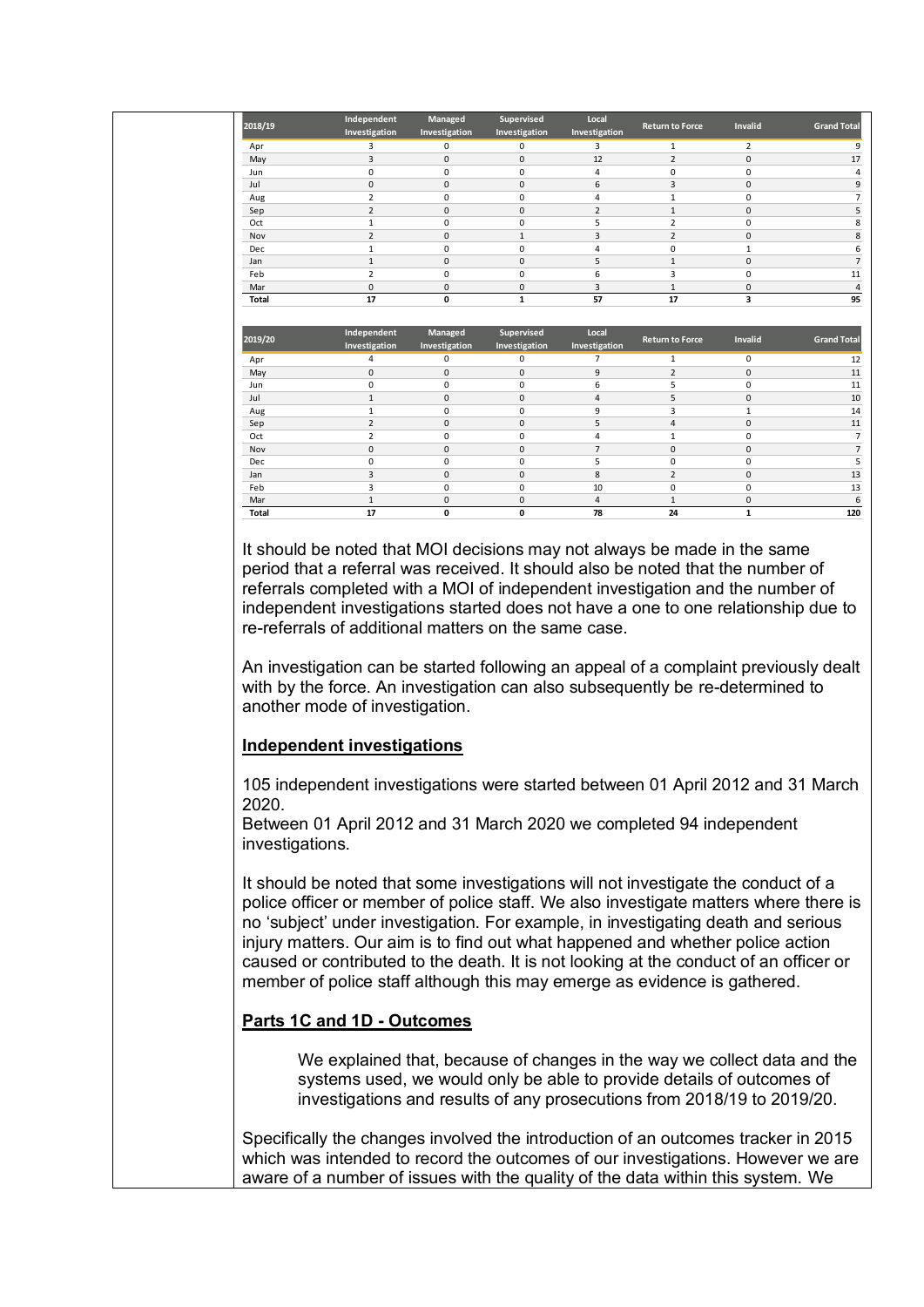| have undertaken an extensive data verification exercise in respect of the<br>outcomes recorded and so far this has covered the financial years from 2018/19<br>onwards<br>There is general work ongoing to improve the quality of outcomes data but at this<br>time, due to the accuracy and robustness of the older outcomes data, we are<br>unable to provide outcomes information pre-2018/19.<br>The outcome of the investigation is the decision we make about whether an<br>individual (subject) has a case to answer for misconduct or gross misconduct as a<br>result of our independent investigation. While we consider the views of the<br>appropriate authority about what should happen, we will make the final decision. It<br>is the appropriate authority that carries out any disciplinary action.<br>It should be noted that although an investigation was completed in a financial<br>year, the proceedings may not have necessarily taken place in the same financial<br>year. For this reason, the completed investigations figures are not related to the<br>misconduct proceedings as the proceedings are based on those that took place in<br>2018/19 and 2019/20.<br>2018/19<br>In 2018/19 we completed 19 independent investigations that involved 26 police<br>officers or member of police staff. We determined that 6 of these had a case to<br>answer for misconduct (4 for gross misconduct and 2 for misconduct).<br>We referred three people to the CPS and the CPS decided to prosecute one of<br>the three people referred to them. The CPS brought criminal proceedings against<br>one police officer/member of staff. This resulted in a not guilty verdict.<br>In 2018/19 misconduct proceedings were held for four police officers or members<br>of police staff. Panels determined that gross misconduct was proven to one<br>officer/member of staff and the officer/staff received a final written warning.<br>Misconduct was proven for three officers/staff and all three received management<br>advice.<br>2019/20<br>In 2019/20 we completed 17 independent investigations that involved 13 police<br>officers or members of staff. We determined that four of these had a case to<br>answer for misconduct.<br>There were no referrals to the CPS and therefore no officers faced a criminal trial.<br>In 2019/20 misconduct proceedings were held for one police officer/member of<br>staff. The panel determined that misconduct was not proven.<br>Parts 2A and 2B - Investigations for deaths following police conduct<br>In your email on 13 April 2021 you confirmed that you were interested in the<br>categories of 'fatal shootings', 'deaths in or following police contact', 'apparent<br>suicides following police custody' and 'other deaths following police contact'. All of<br>these are categories within our annual report on deaths during or following police<br>contact, with the exception of 'deaths in or following police contact'. |  |
|-------------------------------------------------------------------------------------------------------------------------------------------------------------------------------------------------------------------------------------------------------------------------------------------------------------------------------------------------------------------------------------------------------------------------------------------------------------------------------------------------------------------------------------------------------------------------------------------------------------------------------------------------------------------------------------------------------------------------------------------------------------------------------------------------------------------------------------------------------------------------------------------------------------------------------------------------------------------------------------------------------------------------------------------------------------------------------------------------------------------------------------------------------------------------------------------------------------------------------------------------------------------------------------------------------------------------------------------------------------------------------------------------------------------------------------------------------------------------------------------------------------------------------------------------------------------------------------------------------------------------------------------------------------------------------------------------------------------------------------------------------------------------------------------------------------------------------------------------------------------------------------------------------------------------------------------------------------------------------------------------------------------------------------------------------------------------------------------------------------------------------------------------------------------------------------------------------------------------------------------------------------------------------------------------------------------------------------------------------------------------------------------------------------------------------------------------------------------------------------------------------------------------------------------------------------------------------------------------------------------------------------------------------------------------------------------------------------------------------------------------------------------------------------------------------------------------------------------------------------------------------------------------------------------------------------------------------------------------------------------------------------|--|
|                                                                                                                                                                                                                                                                                                                                                                                                                                                                                                                                                                                                                                                                                                                                                                                                                                                                                                                                                                                                                                                                                                                                                                                                                                                                                                                                                                                                                                                                                                                                                                                                                                                                                                                                                                                                                                                                                                                                                                                                                                                                                                                                                                                                                                                                                                                                                                                                                                                                                                                                                                                                                                                                                                                                                                                                                                                                                                                                                                                                             |  |
|                                                                                                                                                                                                                                                                                                                                                                                                                                                                                                                                                                                                                                                                                                                                                                                                                                                                                                                                                                                                                                                                                                                                                                                                                                                                                                                                                                                                                                                                                                                                                                                                                                                                                                                                                                                                                                                                                                                                                                                                                                                                                                                                                                                                                                                                                                                                                                                                                                                                                                                                                                                                                                                                                                                                                                                                                                                                                                                                                                                                             |  |
|                                                                                                                                                                                                                                                                                                                                                                                                                                                                                                                                                                                                                                                                                                                                                                                                                                                                                                                                                                                                                                                                                                                                                                                                                                                                                                                                                                                                                                                                                                                                                                                                                                                                                                                                                                                                                                                                                                                                                                                                                                                                                                                                                                                                                                                                                                                                                                                                                                                                                                                                                                                                                                                                                                                                                                                                                                                                                                                                                                                                             |  |
|                                                                                                                                                                                                                                                                                                                                                                                                                                                                                                                                                                                                                                                                                                                                                                                                                                                                                                                                                                                                                                                                                                                                                                                                                                                                                                                                                                                                                                                                                                                                                                                                                                                                                                                                                                                                                                                                                                                                                                                                                                                                                                                                                                                                                                                                                                                                                                                                                                                                                                                                                                                                                                                                                                                                                                                                                                                                                                                                                                                                             |  |
|                                                                                                                                                                                                                                                                                                                                                                                                                                                                                                                                                                                                                                                                                                                                                                                                                                                                                                                                                                                                                                                                                                                                                                                                                                                                                                                                                                                                                                                                                                                                                                                                                                                                                                                                                                                                                                                                                                                                                                                                                                                                                                                                                                                                                                                                                                                                                                                                                                                                                                                                                                                                                                                                                                                                                                                                                                                                                                                                                                                                             |  |
|                                                                                                                                                                                                                                                                                                                                                                                                                                                                                                                                                                                                                                                                                                                                                                                                                                                                                                                                                                                                                                                                                                                                                                                                                                                                                                                                                                                                                                                                                                                                                                                                                                                                                                                                                                                                                                                                                                                                                                                                                                                                                                                                                                                                                                                                                                                                                                                                                                                                                                                                                                                                                                                                                                                                                                                                                                                                                                                                                                                                             |  |
|                                                                                                                                                                                                                                                                                                                                                                                                                                                                                                                                                                                                                                                                                                                                                                                                                                                                                                                                                                                                                                                                                                                                                                                                                                                                                                                                                                                                                                                                                                                                                                                                                                                                                                                                                                                                                                                                                                                                                                                                                                                                                                                                                                                                                                                                                                                                                                                                                                                                                                                                                                                                                                                                                                                                                                                                                                                                                                                                                                                                             |  |
|                                                                                                                                                                                                                                                                                                                                                                                                                                                                                                                                                                                                                                                                                                                                                                                                                                                                                                                                                                                                                                                                                                                                                                                                                                                                                                                                                                                                                                                                                                                                                                                                                                                                                                                                                                                                                                                                                                                                                                                                                                                                                                                                                                                                                                                                                                                                                                                                                                                                                                                                                                                                                                                                                                                                                                                                                                                                                                                                                                                                             |  |
|                                                                                                                                                                                                                                                                                                                                                                                                                                                                                                                                                                                                                                                                                                                                                                                                                                                                                                                                                                                                                                                                                                                                                                                                                                                                                                                                                                                                                                                                                                                                                                                                                                                                                                                                                                                                                                                                                                                                                                                                                                                                                                                                                                                                                                                                                                                                                                                                                                                                                                                                                                                                                                                                                                                                                                                                                                                                                                                                                                                                             |  |
|                                                                                                                                                                                                                                                                                                                                                                                                                                                                                                                                                                                                                                                                                                                                                                                                                                                                                                                                                                                                                                                                                                                                                                                                                                                                                                                                                                                                                                                                                                                                                                                                                                                                                                                                                                                                                                                                                                                                                                                                                                                                                                                                                                                                                                                                                                                                                                                                                                                                                                                                                                                                                                                                                                                                                                                                                                                                                                                                                                                                             |  |
|                                                                                                                                                                                                                                                                                                                                                                                                                                                                                                                                                                                                                                                                                                                                                                                                                                                                                                                                                                                                                                                                                                                                                                                                                                                                                                                                                                                                                                                                                                                                                                                                                                                                                                                                                                                                                                                                                                                                                                                                                                                                                                                                                                                                                                                                                                                                                                                                                                                                                                                                                                                                                                                                                                                                                                                                                                                                                                                                                                                                             |  |
|                                                                                                                                                                                                                                                                                                                                                                                                                                                                                                                                                                                                                                                                                                                                                                                                                                                                                                                                                                                                                                                                                                                                                                                                                                                                                                                                                                                                                                                                                                                                                                                                                                                                                                                                                                                                                                                                                                                                                                                                                                                                                                                                                                                                                                                                                                                                                                                                                                                                                                                                                                                                                                                                                                                                                                                                                                                                                                                                                                                                             |  |
|                                                                                                                                                                                                                                                                                                                                                                                                                                                                                                                                                                                                                                                                                                                                                                                                                                                                                                                                                                                                                                                                                                                                                                                                                                                                                                                                                                                                                                                                                                                                                                                                                                                                                                                                                                                                                                                                                                                                                                                                                                                                                                                                                                                                                                                                                                                                                                                                                                                                                                                                                                                                                                                                                                                                                                                                                                                                                                                                                                                                             |  |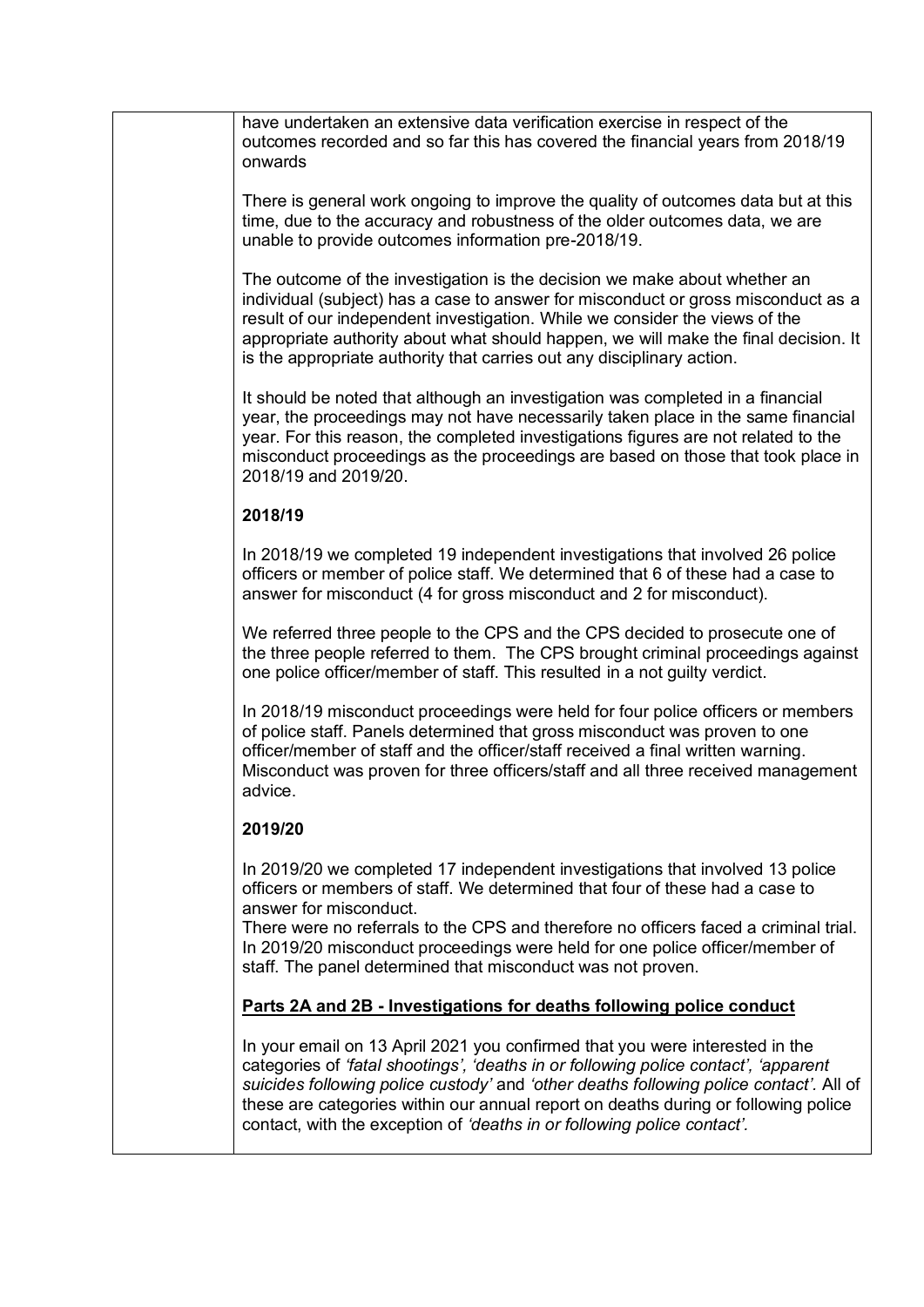| We have interpreted this to be a reference to the category 'deaths in or following<br>police custody' and have therefore included this category of cases within our<br>response in addition to the others requested.                                                                |
|-------------------------------------------------------------------------------------------------------------------------------------------------------------------------------------------------------------------------------------------------------------------------------------|
| Please note that the 'other deaths following police contact category' only includes<br>those subject to an independent investigation. More information on these<br>categories can be found in our guidance document<br>Guidance IOPC Annual Death Report.pdf (policeconduct.gov.uk) |
| From 2010/11 to 2019/20 there were 56 deaths categorised as either 'deaths in or<br>following police custody', 'apparent suicides following police custody' or 'deaths in<br>or following police contact' that involved officers from South Wales Police.                           |
| There have been no fatal police shootings by officers from South Wales police<br>during this time period. One of the 'other deaths following police contact' involved<br>officers from both South Wales Police and West Midlands Police.                                            |
| Out of the 56 deaths falling within the categories requested, 37 deaths were<br>independently investigated by the IOPC.                                                                                                                                                             |
| The following table provides the started and completed dates of the<br>investigations:                                                                                                                                                                                              |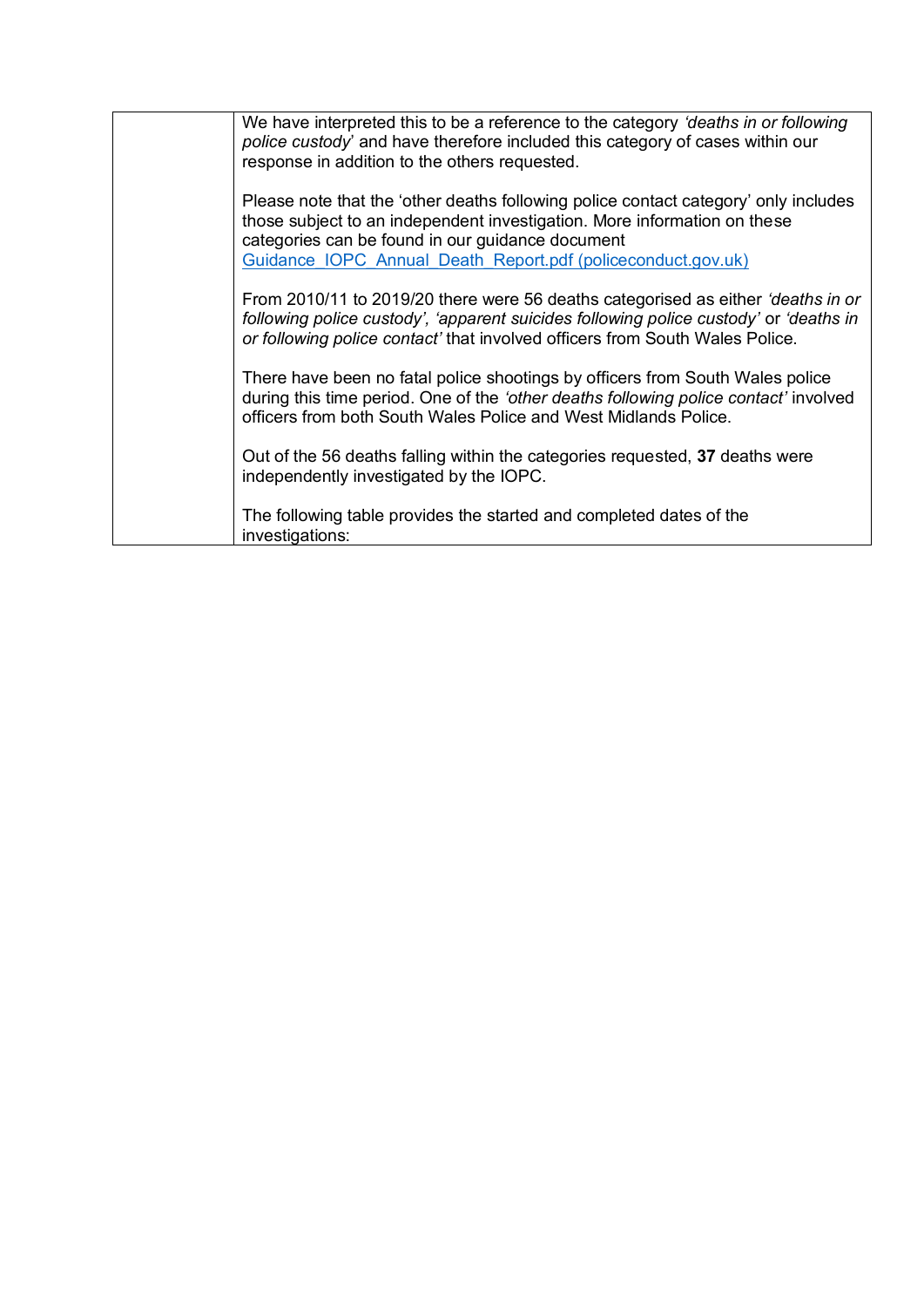| Category                                      |                 | Investigation Investigation Investigation Investigation |                          |                  | <b>Investigation</b>  |
|-----------------------------------------------|-----------------|---------------------------------------------------------|--------------------------|------------------|-----------------------|
|                                               | <b>Type</b>     | <b>Start Month</b>                                      | <b>Start</b>             | <b>Completed</b> | <b>Completed</b>      |
|                                               |                 |                                                         | <b>Financial</b><br>Year | <b>Month</b>     | <b>Financial Year</b> |
|                                               |                 |                                                         |                          |                  |                       |
| Cat 4 - Other deaths following police contact | Independent May |                                                         | 2010/11                  | Jul              | 2010/11               |
| Cat 4 - Other deaths following police contact | Independent Nov |                                                         | 2010/11                  | Feb              | 2010/11               |
| Cat 4 - Other deaths following police contact | Independent Jan |                                                         | 2010/11                  | Jun              | 2011/12               |
| Cat 4 - Other deaths following police contact | Independent Oct |                                                         | 2012/13                  | Mar              | 2012/13               |
| Cat 4 - Other deaths following police contact | Independent Jul |                                                         | 2013/14                  | Jul              | 2014/15               |
| Cat 5 - Apparent suicide following custody    | Independent Sep |                                                         | 2013/14                  | Apr              | 2014/15               |
| Cat 4 - Other deaths following police contact | Independent Sep |                                                         | 2014/15                  | Apr              | 2015/16               |
| Cat 4 - Other deaths following police contact | Independent Oct |                                                         | 2014/15                  | Nov              | 2015/16               |
| Cat 4 - Other deaths following police contact | Independent Feb |                                                         | 2014/15                  | Oct              | 2015/16               |
| Cat 4 - Other deaths following police contact | Independent Jun |                                                         | 2015/16                  | Jul              | 2016/17               |
| Cat 4 - Other deaths following police contact | Independent Jun |                                                         | 2015/16                  | Apr              | 2016/17               |
| Cat 4 - Other deaths following police contact | Independent Jan |                                                         | 2015/16                  | Jul              | 2016/17               |
| Cat 4 - Other deaths following police contact | Independent Apr |                                                         | 2016/17                  | Dec              | 2016/17               |
| Cat 4 - Other deaths following police contact | Independent Dec |                                                         | 2015/16                  | Jul              | 2017/18               |
| Cat 4 - Other deaths following police contact | Independent Mar |                                                         | 2015/16                  | Jun              | 2017/18               |
| Cat 4 - Other deaths following police contact | Independent Jun |                                                         | 2016/17                  | May              | 2017/18               |
| Cat 4 - Other deaths following police contact | Independent Aug |                                                         | 2016/17                  | Nov              | 2017/18               |
| Cat 5 - Apparent suicide following custody    | Independent Nov |                                                         | 2016/17                  | Dec              | 2017/18               |
| Cat 4 - Other deaths following police contact | Independent Dec |                                                         | 2016/17                  | Jul              | 2017/18               |
| Cat 4 - Other deaths following police contact | Independent Jan |                                                         | 2016/17                  | Aug              | 2017/18               |
| Cat 4 - Other deaths following police contact | Independent     | Feb                                                     | 2016/17                  | <b>Dec</b>       | 2017/18               |
| Cat 4 - Other deaths following police contact | Independent Feb |                                                         | 2016/17                  | Oct              | 2017/18               |
| Cat 4 - Other deaths following police contact | Independent Dec |                                                         | 2017/18                  | Jan              | 2017/18               |
| Cat 4 - Other deaths following police contact | Independent Aug |                                                         | 2017/18                  | May              | 2018/19               |
| Cat 4 - Other deaths following police contact | Independent Nov |                                                         | 2017/18                  | Apr              | 2018/19               |
| Cat 4 - Other deaths following police contact | Independent Jan |                                                         | 2017/18                  | May              | 2018/19               |
| Cat 4 - Other deaths following police contact | Independent Mar |                                                         | 2017/18                  | May              | 2018/19               |
| Cat 4 - Other deaths following police contact | Independent May |                                                         | 2018/19                  | Nov              | 2018/19               |
| Cat 4 - Other deaths following police contact | Independent Jun |                                                         | 2018/19                  | May              | 2019/20               |
| Cat 4 - Other deaths following police contact | Independent Oct |                                                         | 2018/19                  | May              | 2019/20               |
| Cat 4 - Other deaths following police contact | Independent Apr |                                                         | 2019/20                  | Mar              | 2019/20               |
| Cat 4 - Other deaths following police contact | Independent Oct |                                                         | 2019/20                  | Jan              | 2019/20               |
| Cat 4 - Other deaths following police contact | Independent Apr |                                                         | 2019/20                  |                  |                       |
| Cat 4 - Other deaths following police contact | Independent Oct |                                                         | 2019/20                  |                  |                       |
| Cat 4 - Other deaths following police contact | Independent Feb |                                                         | 2019/20                  |                  |                       |
| Cat 3 - in or following police custody        | Independent Feb |                                                         | 2019/20                  |                  |                       |
| Cat 4 - Other deaths following police contact | Independent Feb |                                                         | 2019/20                  |                  |                       |

One of these investigations from 2019/20 was a dual force investigation involving both South Wales Police and West Midlands Police.

### **Part 2C - Outcomes**

In relation to outcomes we can provide details of the cases completed in 2018/19 and 2019/20.

In 2018/19 we completed five independent investigations. No police officers or members of staff were investigated and so there is no outcome in relation to misconduct.

In 2019/20 we completed four independent investigations. Two of which investigated subject police officers/members of police staff. In total three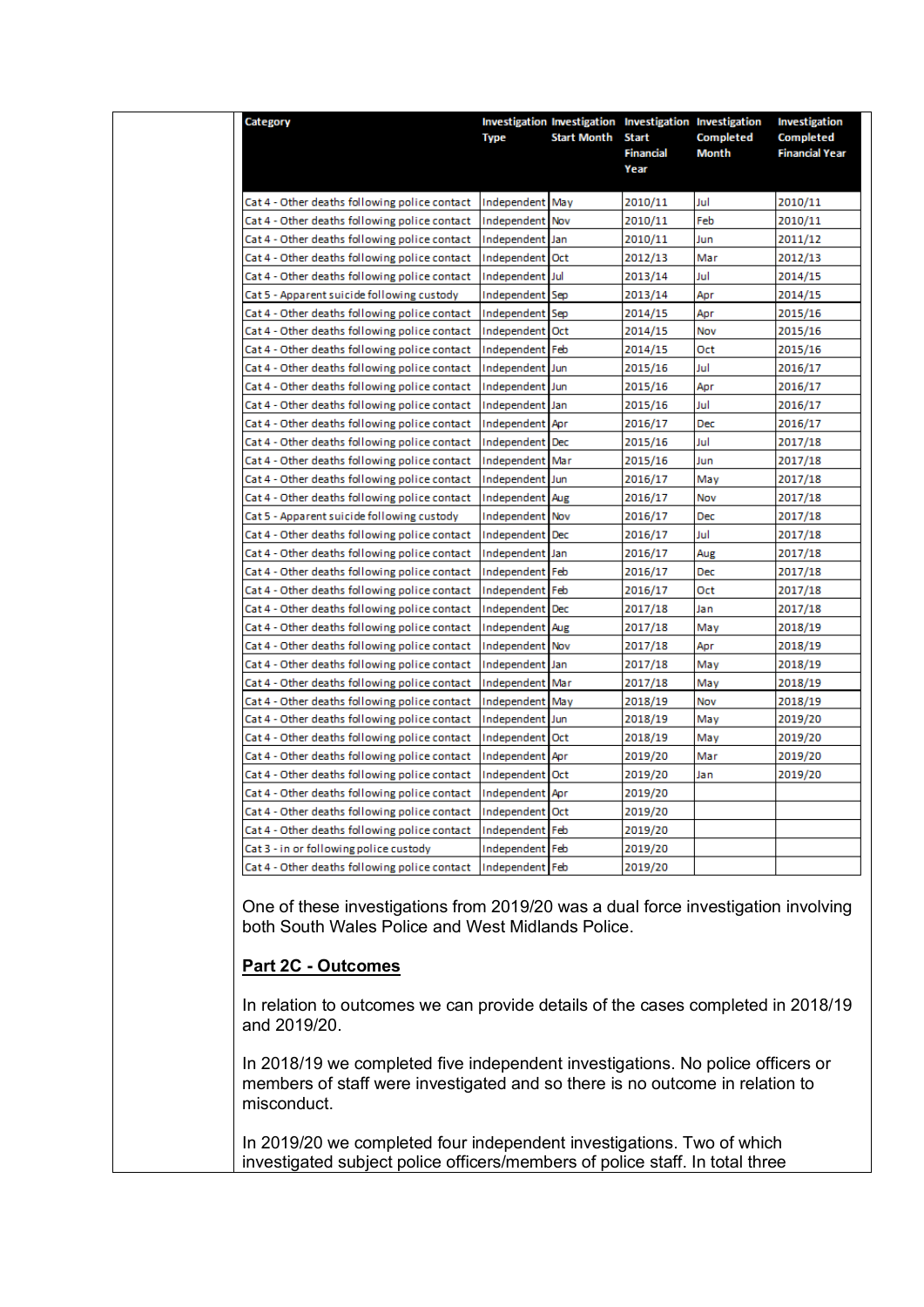<span id="page-19-0"></span>

|                       | officers/staff were investigated. It was determined that none had a case to answer<br>for misconduct and therefore there is no outcome in relation to misconduct.                                                                                                                                                                                                                                                                                                                               |
|-----------------------|-------------------------------------------------------------------------------------------------------------------------------------------------------------------------------------------------------------------------------------------------------------------------------------------------------------------------------------------------------------------------------------------------------------------------------------------------------------------------------------------------|
| <u>Ref</u><br>1009235 | <b>Complaints involving BAME complainants</b>                                                                                                                                                                                                                                                                                                                                                                                                                                                   |
| Request               | I'd like to formally request information on the following with regards to<br>police conduct complaint cases brought to the IOPC involving BAME<br>complainants:<br>(1). In general, what is the evidence base and/or criterion used by the<br>IOPC in police conduct complaint cases involving BAME complainants for<br>determining that there exist "no indication that racial discrimination played<br>a factor" in these cases? If these exist can these criteria be<br>published/disclosed? |
|                       | (2). In the Benjamin Kemp case in particular can the specific evidence<br>base or criteria used to arrive at the conclusion that there was "no<br>indication that racial discrimination played a factor" in the beating of a<br>vulnerable 17-year-old Black girl, likewise be published/disclosed?                                                                                                                                                                                             |
| <u>Response</u>       | Question 1<br>Your request specifically references 'these cases' by which we understand you to<br>be referring to the complaints made about PC Kemp as cited in our press release.<br>There were no allegations of racial discrimination made within any of the<br>complaints received, which explains the phrasing of our statement.                                                                                                                                                           |
|                       | In the event that your question relates to more general guidance and criterion that<br>is considered when assessing cases that may include allegations or indications of<br>discrimination, we can refer you to various sources of published information on<br>this theme.                                                                                                                                                                                                                      |
|                       | This includes the discrimination guidelines which set the standards that<br>complainants should expect when allegations of discrimination are made against<br>the police. They are also the standards that we will hold police forces to when we<br>make decisions on appeals and are those that we will apply when we carry out<br>our own investigations into allegations of discrimination.                                                                                                  |
|                       | The College of Policing Code of Ethics sets out the principles that underpin the<br>existing procedures and regulations for ensuring standards of professional<br>behaviour for police officers and staff. Section three covers Equality and Diversity.                                                                                                                                                                                                                                         |
|                       | The decision maker in an investigation will also refer to the College of Policing<br>'Guidance on Outcomes in Police Misconduct Proceedings when assessing the<br>circumstances and evidence of a case. Section 4.51 of this guidance covers the<br>handling of discrimination allegations.<br>Question 2                                                                                                                                                                                       |
|                       | This is effectively a request for the underlying evidence that was examined<br>as part of the investigation. We have decided that you are not entitled to this<br>information because it is exempt under sections 30 and 40 of the FOIA.                                                                                                                                                                                                                                                        |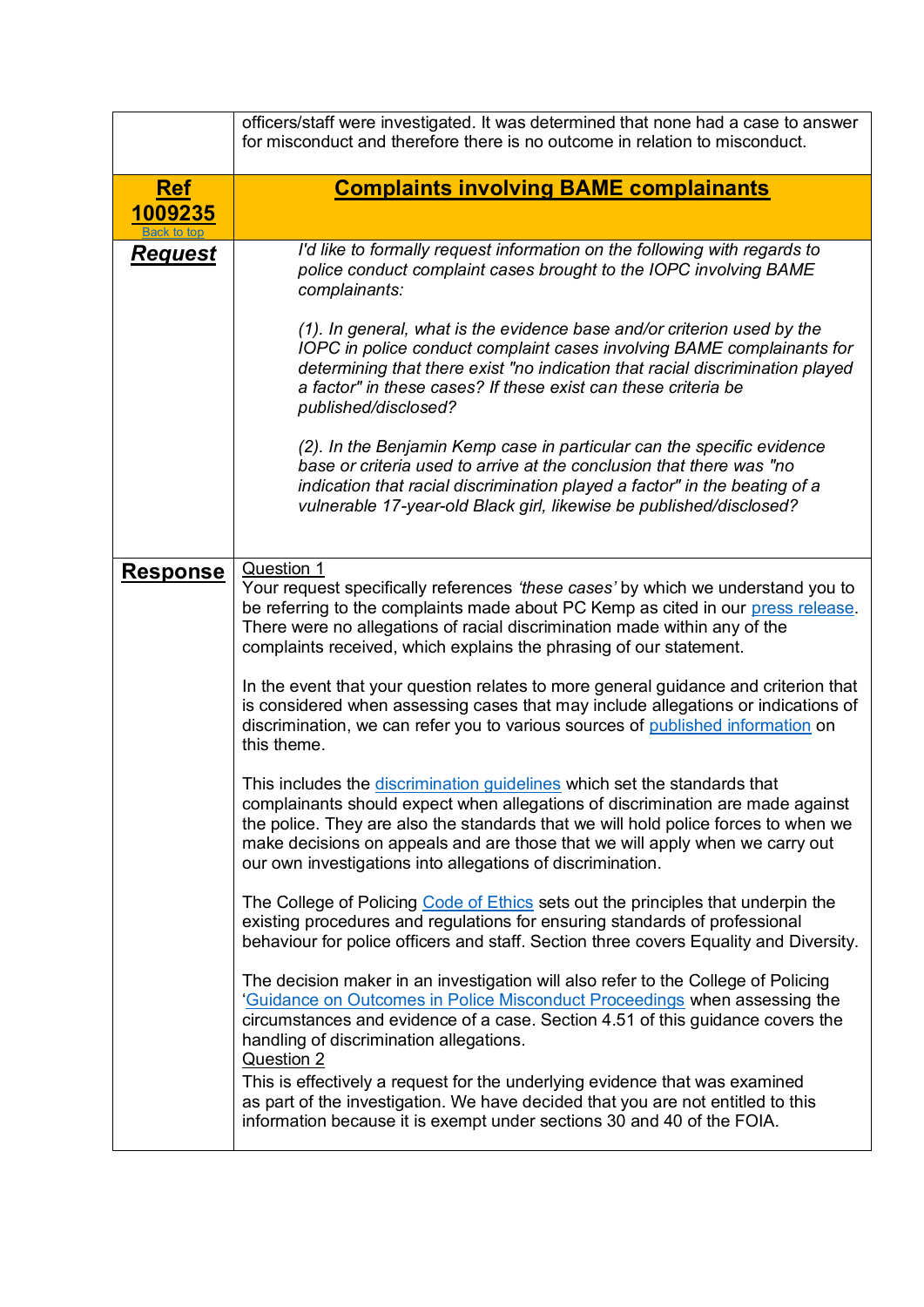<span id="page-20-1"></span><span id="page-20-0"></span>

|                        | In the case of information falling within the terms of section 30, we are<br>refusing your request because the public interest in maintaining the                                                                                                                                                                                                                                                                                                                                                                                                            |
|------------------------|--------------------------------------------------------------------------------------------------------------------------------------------------------------------------------------------------------------------------------------------------------------------------------------------------------------------------------------------------------------------------------------------------------------------------------------------------------------------------------------------------------------------------------------------------------------|
|                        | exemption outweighs the public interest in disclosure.                                                                                                                                                                                                                                                                                                                                                                                                                                                                                                       |
| <b>Ref</b>             | <b>Investigation involving SWP's recovery of the body of</b>                                                                                                                                                                                                                                                                                                                                                                                                                                                                                                 |
| 1009234<br>Back to top | <b>Christopher Kapessa</b>                                                                                                                                                                                                                                                                                                                                                                                                                                                                                                                                   |
| <u>Request</u>         | Any reports, updates, minutes or information held either in paper or<br>electronic format, in relation to the investigation into South Wales police's<br>investigative steps to recover the body of Mr Christopher Kapessa from<br>the river Cynon.                                                                                                                                                                                                                                                                                                          |
| <u>Response</u>        | The IOPC launched an independent investigation into this matter following<br>a complaint from the family of Christopher Kapessa. Your request effectively<br>covers underlying evidence and material relating to our investigation.                                                                                                                                                                                                                                                                                                                          |
|                        | We have decided to refuse your request because the material engages<br>exemptions under sections 30 and 40 of the FOIA.                                                                                                                                                                                                                                                                                                                                                                                                                                      |
|                        | In the case of information falling within the terms of section 30, we are<br>refusing your request because the public interest in maintaining the<br>exemption outweighs the public interest in disclosure.                                                                                                                                                                                                                                                                                                                                                  |
| <b>Ref</b>             | <b>IOPC employee background</b>                                                                                                                                                                                                                                                                                                                                                                                                                                                                                                                              |
| 1009236                |                                                                                                                                                                                                                                                                                                                                                                                                                                                                                                                                                              |
| Request                | How many employees are serving police officers or previous serving<br>police officers at IOPC now and in the past?                                                                                                                                                                                                                                                                                                                                                                                                                                           |
|                        | How many IOPC employees are solicitors, ex-solicitors or have legal<br>training/qualifications eg law degree? Now and in the past?                                                                                                                                                                                                                                                                                                                                                                                                                           |
| <b>Response</b>        | We do not have any employees that are also serving police officers. The number<br>of employees who were previously employed by the police, either as serving<br>officers or civilian staff is published annually on our website and can be found at<br>pages 11 onwards in the Staff Diversity Information report which can be found on<br>this page of our website.                                                                                                                                                                                         |
|                        | We do not hold comprehensive career background and qualifications of all<br>our employees and we do not routinely collate or report on this information.<br>This means that we are unable to confirm the number of IOPC staff with a<br>legal background or qualifications via automated means and the only way to<br>assess the extent to which any relevant information is held would be to<br>conduct a manual search of employee files.                                                                                                                  |
|                        | Section 12 of the FOIA allows the IOPC to refuse a request when the estimated<br>cost of carrying out certain activities exceeds £450, or 18 hours at £25 per hour.<br>We employ over 1000 staff and in order to locate and retrieve the information<br>requested, or even to understand the extent to which this information is held, we<br>would need to manually assess each file. We conservatively estimate that it would<br>take an average of 10-15 minutes per file to locate, retrieve and extract any<br>relevant information with the result that |